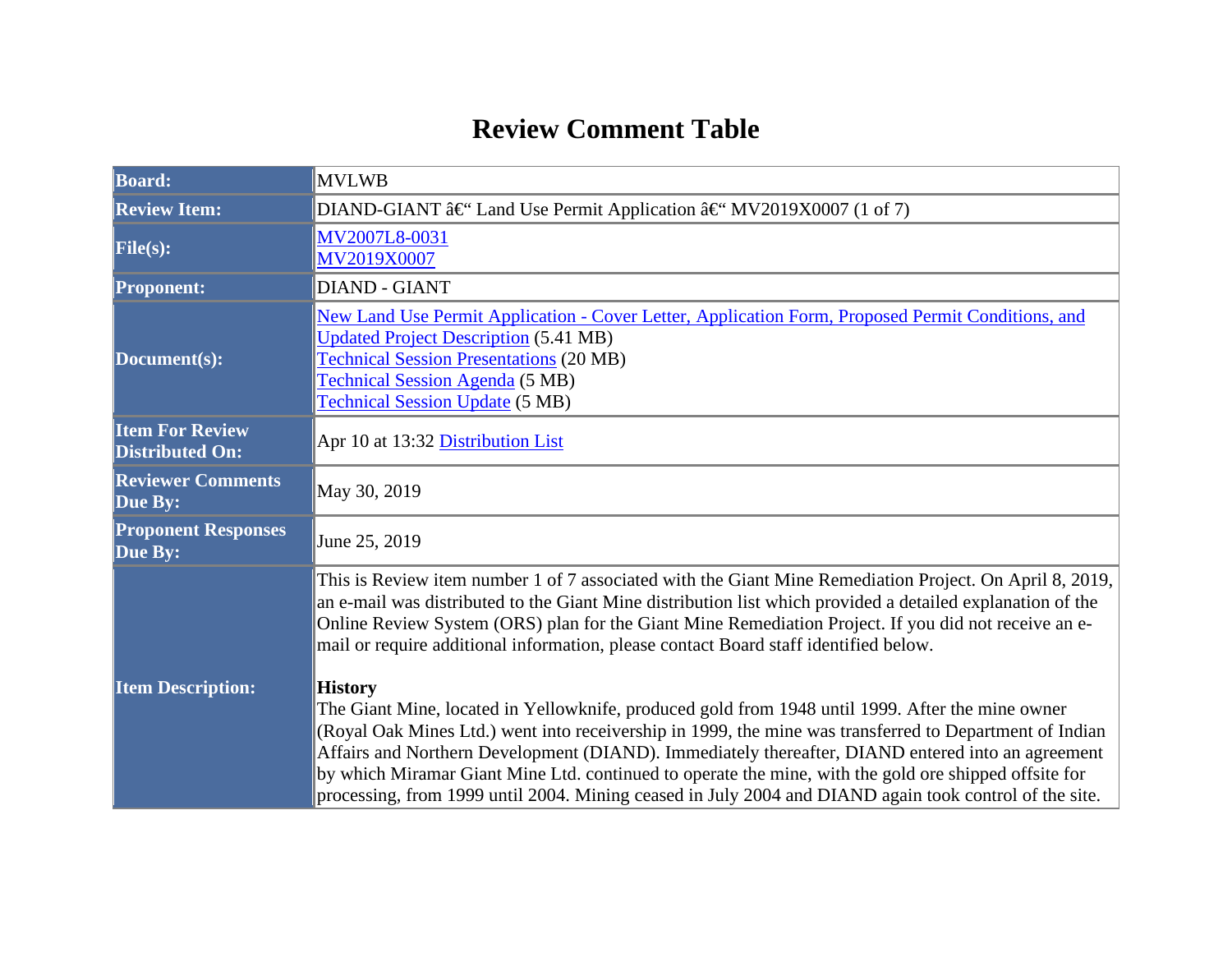The Giant Mine became "orphaned and abandoned" when Miramar Giant Mine Ltd. was assigned into bankruptcy.

On October 18, 2007, DIAND applied for Type A Water Licence, MV2007L8-0031 to cover the remediation of Giant Mine and ongoing maintenance and monitoring of the site. On March 31, 2008, the City of Yellowknife referred the Licence application to the Mackenzie Valley Environmental Impact Review Board (MVEIRB) for Environmental Assessment on the basis that the proposed activities to take place during the term of the Water Licence will have, in the City's opinion, an adverse impact on the environment within its municipal boundaries. On June 20, 2013, MVEIRB released its Report of Environmental Assessment (EA 0809-001 or REA) for the Giant Mine Remediation Project. The Minister of DIAND provided approval of the REA, including modified measures on August 11, 2014.

Since 2014, the Giant Mine Remediation Team (GMRT) has worked towards fulfilling the requirements of the 26 Measures set forth in the REA. Since the conclusion of the EA, DIAND has been undertaking care and maintenance activities at Giant Mine under section 89 of the Mackenzie Valley Resource Management Act (MVRMA).

On April 1, 2019, the Department of Indian Affairs and Northern Development - Giant Mine (GMRT) submitted the Post Environmental Assessment (Post-EA) Information Package to the Mackenzie Valley Land and Water Board (MVLWB or the Board). This additional information package included an application for a land use permit.

Board staff have determined that the Department of Indian Affairs and Northern Development - Giant Mine (GMRT) submitted a complete application for a type A land use permit (permit). The purpose of this Application is to support the remediation of the Giant Mine site which is located within the boundaries of the City of Yellowknife.

## **Instructions**

Reviewers are invited to submit comments and recommendations using the Online Review System (ORS) by the review comment deadline specified below. If reviewers seek clarification on the submission, they are encouraged to correspond directly with the proponent prior to submitting comments and recommendations.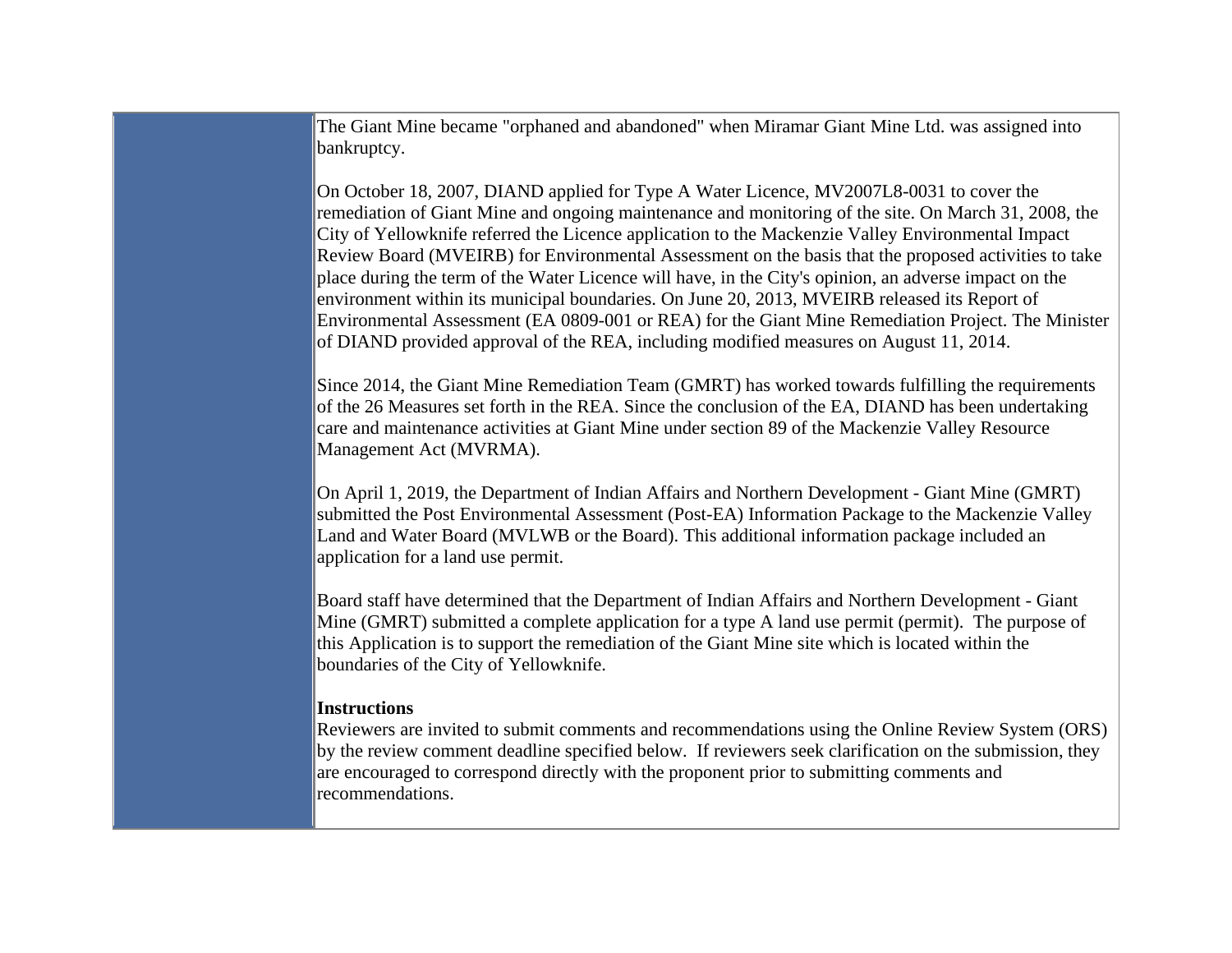|                                                | Reviewers may also wish to consider providing an overarching recommendation regarding whether they<br>are in support of the submission, to provide context for comments and recommendations and to assist the<br>Board with its decision.                                                                                                                                           |
|------------------------------------------------|-------------------------------------------------------------------------------------------------------------------------------------------------------------------------------------------------------------------------------------------------------------------------------------------------------------------------------------------------------------------------------------|
|                                                | Please provide comments and recommendations on the:                                                                                                                                                                                                                                                                                                                                 |
|                                                | Permit Application; and<br>Proposed Draft Permit Conditions prepared by the GMRT.                                                                                                                                                                                                                                                                                                   |
|                                                | Board staff would also like to note that further supporting documentation can be found in ORS reviews:<br>• DIAND-GIANT - Water Licence Post-EA Information Package – MV2007L8-0031 (2 of 7)<br>• DIAND-GIANT - Management Plans Group 1 (Standard) – MV2019X0007 and MV2007L8-0031 (3 of                                                                                           |
|                                                | 7)<br>• DIAND-GIANT - Preliminary Screening Information – MV2019X0007 and MV2007L8-0031 (4 of 7)<br>• DIAND-GIANT - Closure and Reclamation Plan – MV2019X0007 and MV2007L8-0031 (5 of 7)<br>• DIAND-GIANT - Management Plans Group 2 (Water) - MV2019X0007 and MV2007L8-0031 (6 of 7)<br>• DIAND-GIANT - Management Plans Group 3 (Other) – MV2019X0007 and MV2007L8-0031 (7 of 7) |
|                                                | The documents that have been uploaded to this review are also available on our public Registry.                                                                                                                                                                                                                                                                                     |
|                                                | If you have any questions or comments on this review of other reviews, please contact Board staff below:<br>Shannon Allerston 867-766-7465 sallerston@mvlwb.com<br>Tyree Mullaney 867-766-7464 tyree@mvlwb.com<br>Kimberley Murray 867-766-7458 kmurray@mvlwb.com                                                                                                                   |
| <b>General Reviewer</b><br><b>Information:</b> | The following organization has received this review by fax:<br><b>NWT Metis Nation</b><br>Tim Heron NWTMN IMA Coordinator (867) 872-3586                                                                                                                                                                                                                                            |
| <b>Contact Information:</b>                    | Kim Murray (867) 766-7458<br>Shannon Allerston 867-766-7465<br><b>Tyree Mullaney 867-766-7464</b>                                                                                                                                                                                                                                                                                   |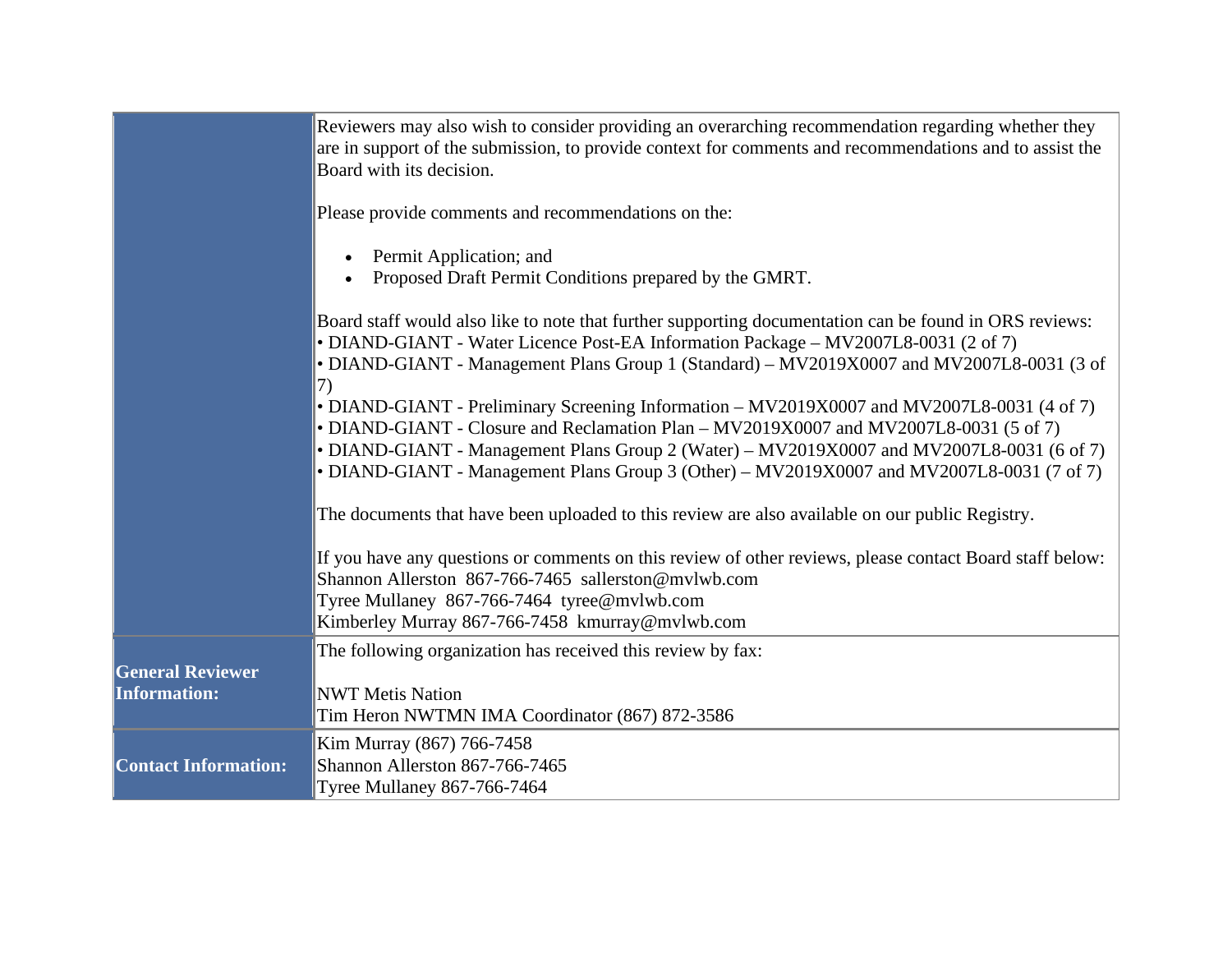## **Comment Summary**

|              | <b>DIAND - GIANT (Proponent)</b>         |                                                                                                                                                                                                                                                                                                                                                                                                                                                                                                                                                                               |                                                                                                                                                                                                                                                                                                                                                                                                                                                                    |                             |  |  |
|--------------|------------------------------------------|-------------------------------------------------------------------------------------------------------------------------------------------------------------------------------------------------------------------------------------------------------------------------------------------------------------------------------------------------------------------------------------------------------------------------------------------------------------------------------------------------------------------------------------------------------------------------------|--------------------------------------------------------------------------------------------------------------------------------------------------------------------------------------------------------------------------------------------------------------------------------------------------------------------------------------------------------------------------------------------------------------------------------------------------------------------|-----------------------------|--|--|
| ID           | <b>Topic</b>                             | <b>Reviewer</b><br><b>Comment/Recommendation</b>                                                                                                                                                                                                                                                                                                                                                                                                                                                                                                                              | <b>Proponent Response</b>                                                                                                                                                                                                                                                                                                                                                                                                                                          | <b>Board Staff Response</b> |  |  |
| $\mathbf{1}$ | <b>General File</b>                      | Comment (doc) ORS 1 - Attachment 1<br>- Letter from the City of Yellowknife -<br><b>Municipal Services</b><br><b>Recommendation</b>                                                                                                                                                                                                                                                                                                                                                                                                                                           |                                                                                                                                                                                                                                                                                                                                                                                                                                                                    |                             |  |  |
| $ 2\rangle$  | <b>General File</b>                      | <b>Comment</b> (doc) GMRP Response to<br><b>Reviewer Cover Letter</b><br><b>Recommendation</b>                                                                                                                                                                                                                                                                                                                                                                                                                                                                                |                                                                                                                                                                                                                                                                                                                                                                                                                                                                    |                             |  |  |
|              | <b>City of Yellowknife: Kerry Penney</b> |                                                                                                                                                                                                                                                                                                                                                                                                                                                                                                                                                                               |                                                                                                                                                                                                                                                                                                                                                                                                                                                                    |                             |  |  |
| $ {\bf ID} $ | <b>Topic</b>                             | <b>Reviewer</b><br><b>Comment/Recommendation</b>                                                                                                                                                                                                                                                                                                                                                                                                                                                                                                                              | <b>Proponent Response</b>                                                                                                                                                                                                                                                                                                                                                                                                                                          | <b>Board Staff Response</b> |  |  |
| 1            | Definitions -<br>Greywater               | <b>Comment</b> The City and the Project<br>have had past exchanges, with general<br>agreement, that any waters that may<br>have arsenic contact are to be managed<br>on site.<br><b>Recommendation</b> As per the Waste<br>Management Plan, sewage can be<br>trucked off site, but greywater must be<br>treated by the project's water treatment<br>plant. The Waste Management Plan<br>description of greywater and the<br>definition within the permit are not<br>quite the same. We recommend that<br>the Waste Management Plan<br>'description' be amended to: a) reflect | <b>June 25:</b> The definition of greywater<br>in the proposed Land Use Permit reads<br>"all liquid wastes from showers,<br>baths, sinks, kitchens, and domestic<br>washing facilities but not including<br>toilet wastes." The GMRP team<br>will update the definition of greywater<br>in the Waste Management Plan to<br>mirror the above definition. Grey water<br>will be treated by the water treatment<br>plant and toilet waste will be trucked<br>offsite. |                             |  |  |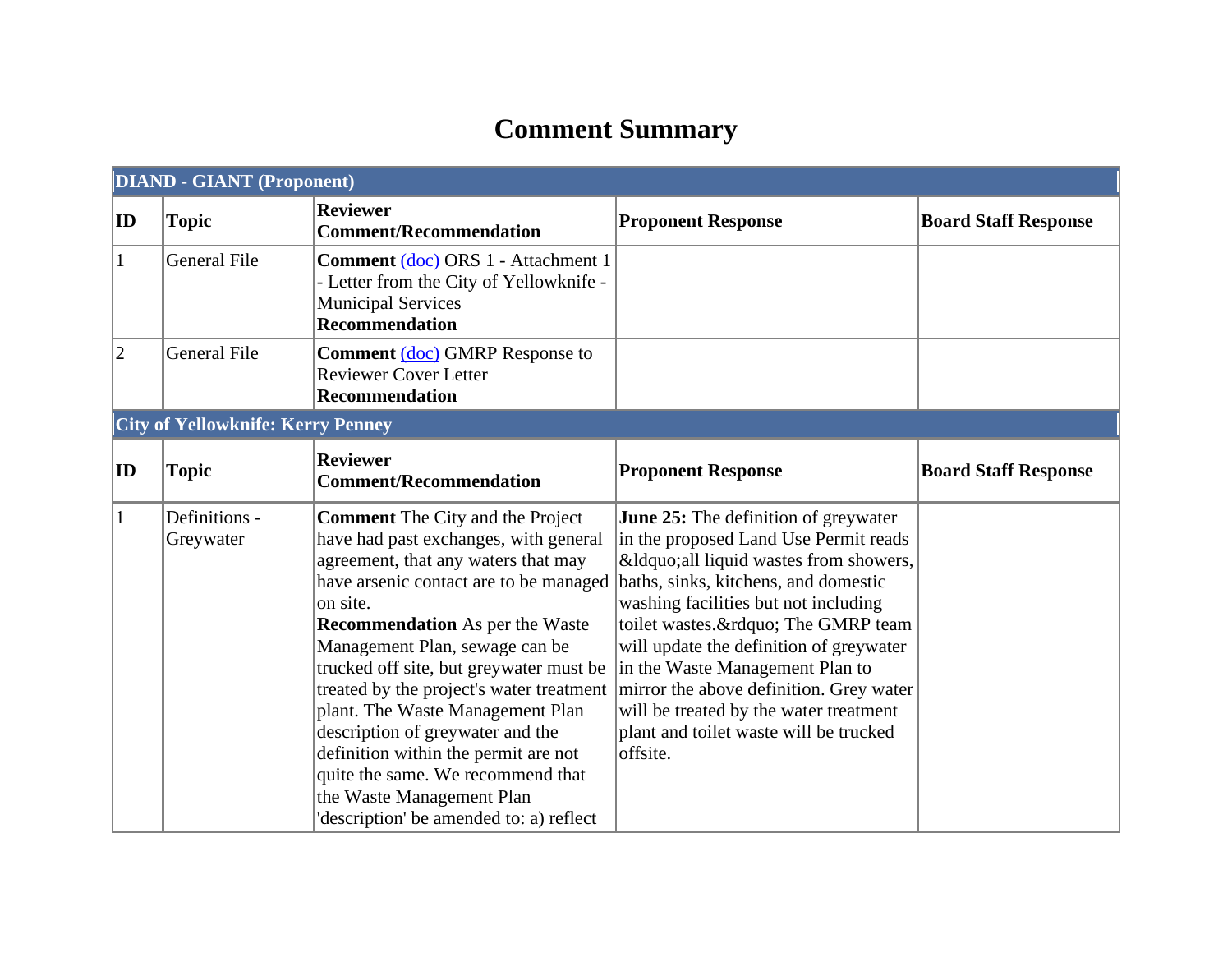|             |                        | the City position that arsenic contact<br>water be treated on site and b) reflect<br>the definition used in the proposed<br>LUP.                                                                                                                                                                                                                                                                                                                                                                                                                                                                                                         |                                                                                                                                                                                                                                    |  |
|-------------|------------------------|------------------------------------------------------------------------------------------------------------------------------------------------------------------------------------------------------------------------------------------------------------------------------------------------------------------------------------------------------------------------------------------------------------------------------------------------------------------------------------------------------------------------------------------------------------------------------------------------------------------------------------------|------------------------------------------------------------------------------------------------------------------------------------------------------------------------------------------------------------------------------------|--|
| $ 2\rangle$ | Traffic & Access       | <b>Comment</b> This project is occurring<br>within the boundaries of the City of<br>Yellowknife. It has the potential to<br>have unintended consequences<br>affecting the everyday well-being of<br>the citizens of Yellowknife.<br><b>Recommendation</b> Working with the<br>proposed timeline as a basis, the<br>project will prepare a traffic and access<br>plan to ensure that impacts to the<br>movements of Yellowknife citizens are<br>minimized. This should be updated<br>every April, with a working meeting<br>between Canada, GNWT and the City<br>held to review the updates and make<br>appropriate adjustments to plans. | June 25: During the active<br>remediation phase the GMRP agrees to<br>meet with the City and GNWT to<br>review and update the traffic and<br>access plans. This will be included in<br>the next version of the engagement<br>plan. |  |
| 3           | <b>Land Use Permit</b> | <b>Comment</b> While contractors are<br>Application, Part $3$ responsible for the ongoing work,<br>CIRNAC is responsible for the<br>administration and decisions occurring<br>on site.<br><b>Recommendation</b> It is important that<br>appropriate local, empowered decision<br>making is present. The City of YK<br>believes that the project must commit<br>to having appropriate local staffing to<br>address issues that may arise in a<br>prompt manner. Each closure activity                                                                                                                                                     | June 25: The GMRP is committed to<br>responding to issues that may arise at<br>the site in a prompt manner. The<br>GMRP will identify a local point of<br>contact for all design and construction<br>plan submissions.             |  |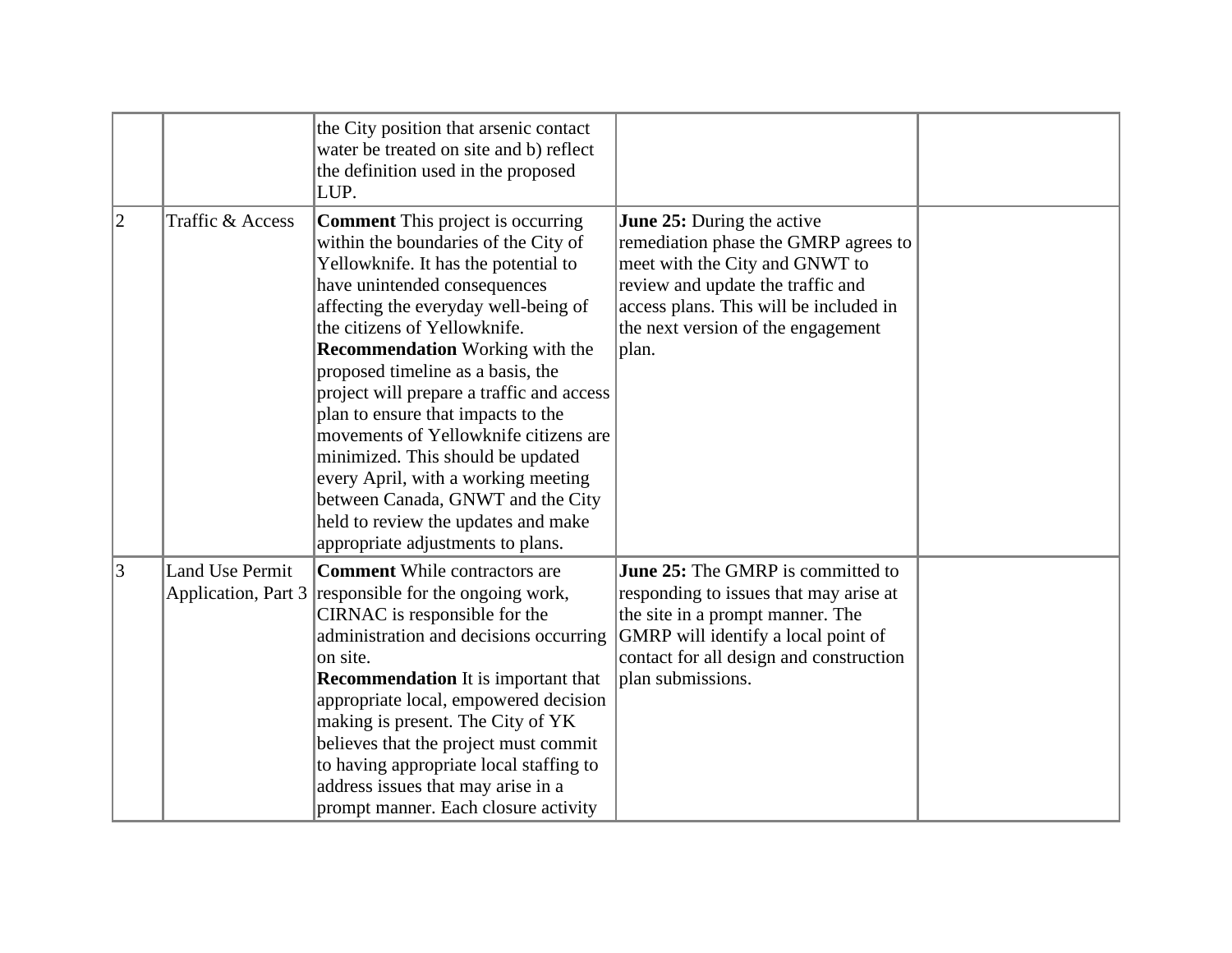|                 |                                                                         | will have a construction plan submitted<br>for approval. A required part of this<br>plan must be a listing of contacts for<br>responsible local staff.                                                                                                                                                                                                                                                                                                                                                                          |                                                                                                                                                                                                                                          |  |
|-----------------|-------------------------------------------------------------------------|---------------------------------------------------------------------------------------------------------------------------------------------------------------------------------------------------------------------------------------------------------------------------------------------------------------------------------------------------------------------------------------------------------------------------------------------------------------------------------------------------------------------------------|------------------------------------------------------------------------------------------------------------------------------------------------------------------------------------------------------------------------------------------|--|
| $\vert 4 \vert$ | Land Use Permit<br>Application, Part<br>6a                              | <b>Comment MVEIRB EA Measures</b><br><b>Recommendation</b> The City notes that<br>Measures and Suggestions are not yet<br>complete. The project should provide a provided in section 3.1 of the Updated<br>timeline when they expect these<br>matters to be completed and an<br>indication as to what mitigations or<br>design changes have resulted. This will<br>inform the review and assessment of<br>the water license and land use permit,<br>particularly for those aspects not part<br>of the Environmental Assessment. | <b>June 25:</b> An update on the status of<br>Measures and Suggestions from the<br>Environmental Assessment has been<br>Project Description located in ORS 2.                                                                            |  |
| $\overline{5}$  | <b>Land Use Permit</b><br>Application, Part<br>7, 2nd last<br>paragraph | <b>Comment Monitoring and Managing</b><br><b>Recommendation</b> This passage should management of legacy impacts at the<br>be clarified to reflect that the<br>monitoring and management is not<br>simply about additional impacts from<br>the remediation project, but also the<br>whole purpose - to ensure that site<br>stabilization is effective (e.g.<br>addressing the consequences of past<br>decisions and management not just as a<br>result of the additive work).                                                   | <b>June 25:</b> The monitoring and<br>site is addressed more thoroughly in<br>the Closure and Reclamation Plan<br>within Appendix 5.0A, Closure<br>objectives. The GMRP does not<br>consider changes to the application are<br>required. |  |
| 6               | Land Use Permit<br>Application, Part<br>7, last paragraph               | <b>Comment</b> "Prior to implementation of<br>any closure activity for the GMRP, a<br>Design and Construction Plan will be<br>submitted for each component."<br><b>Recommendation</b> As noted in our                                                                                                                                                                                                                                                                                                                           | <b>June 25:</b> As proposed in Part E,<br>Condition 8 of the draft Water Licence,<br>detailed design and construction plans<br>are developed for specific engineered<br>components of the project. Each                                  |  |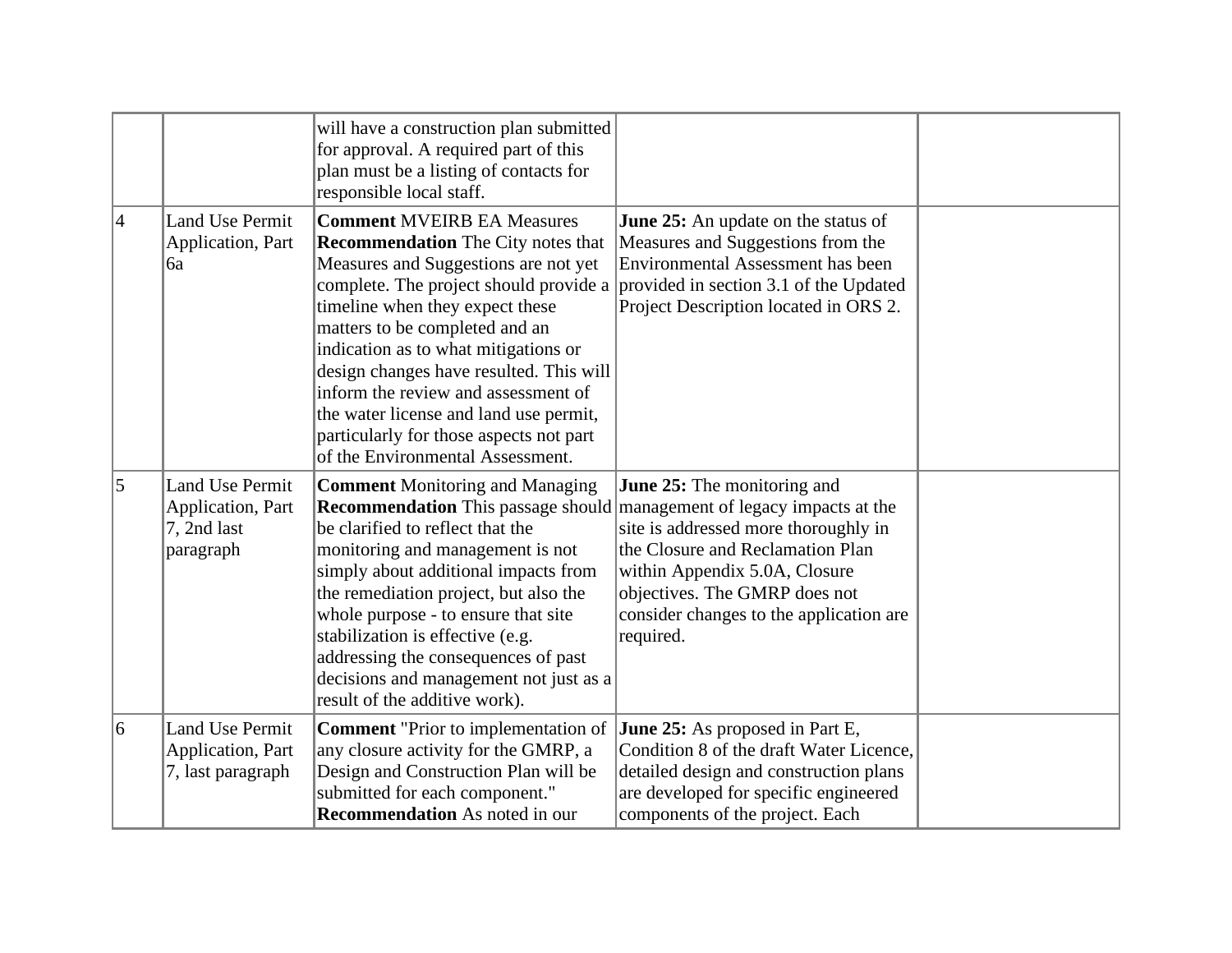|                |                                                   | comment on item 14, it's currently not<br>clear what a design and construction<br>plan will be submitted for. This<br>passage discusses a closure activity<br>and a component, which are separate<br>items within the Closure Plan. Lists of<br>'closure activities' can be found for<br>each mine component (organized by<br>the objectives for each of the mine<br>components).                                                                                                                                  | Design and Construction Plan will be<br>submitted to the MVLWB for review<br>and approval.                                                                                                                                                                                                                                                                                                                                                                                                                                                                                                                                                                                                                                          |  |
|----------------|---------------------------------------------------|--------------------------------------------------------------------------------------------------------------------------------------------------------------------------------------------------------------------------------------------------------------------------------------------------------------------------------------------------------------------------------------------------------------------------------------------------------------------------------------------------------------------|-------------------------------------------------------------------------------------------------------------------------------------------------------------------------------------------------------------------------------------------------------------------------------------------------------------------------------------------------------------------------------------------------------------------------------------------------------------------------------------------------------------------------------------------------------------------------------------------------------------------------------------------------------------------------------------------------------------------------------------|--|
| 7              | <b>Land Use Permit</b><br>Application, Part<br>9d | <b>Comment</b> Overburden is not<br>addressed as part of the Waste Mgmt<br>& Monitoring Plan neither as a waste<br>stream or otherwise. Storage and<br>management does not seem to be part<br>of the Closure and Reclamation Plan.<br><b>Recommendation Overburden must</b><br>be addressed as part of the<br>management plan. Furthermore, the<br>project must review best practices and<br>establish a home for any<br>uncontaminated salvaged organic<br>materials to be used as part of the<br>closure effort. | <b>June 25:</b> It is recognized that brush<br>and trees ("cleared" material) and<br>surficial organic soil or waste<br>("grubbed" material) are not<br>specifically referred to in the Waste<br>Management Plan. The GMRP is<br>currently in the process of reviewing<br>best practices regarding waste<br>classification and disposal<br>requirements for vegetation. The team<br>is also in the process of reviewing<br>existing site data pertaining to arsenic<br>concentrations in overburden in order<br>to identify which areas contain<br>salvageable organic materials. It is the<br>intent to salvage uncontaminated<br>organic materials. An example would<br>include its use in the rehabilitation of<br>borrow areas. |  |
| $\overline{8}$ | Proposed GMRP                                     | <b>Comment All Timelines</b>                                                                                                                                                                                                                                                                                                                                                                                                                                                                                       | <b>June 25:</b> The GMRP notes that no                                                                                                                                                                                                                                                                                                                                                                                                                                                                                                                                                                                                                                                                                              |  |
|                | Type A Land Use                                   | <b>Recommendation</b> Obviously the                                                                                                                                                                                                                                                                                                                                                                                                                                                                                | response is required for this                                                                                                                                                                                                                                                                                                                                                                                                                                                                                                                                                                                                                                                                                                       |  |
|                | Permit                                            | board will match timelines with the                                                                                                                                                                                                                                                                                                                                                                                                                                                                                | recommendation.                                                                                                                                                                                                                                                                                                                                                                                                                                                                                                                                                                                                                                                                                                                     |  |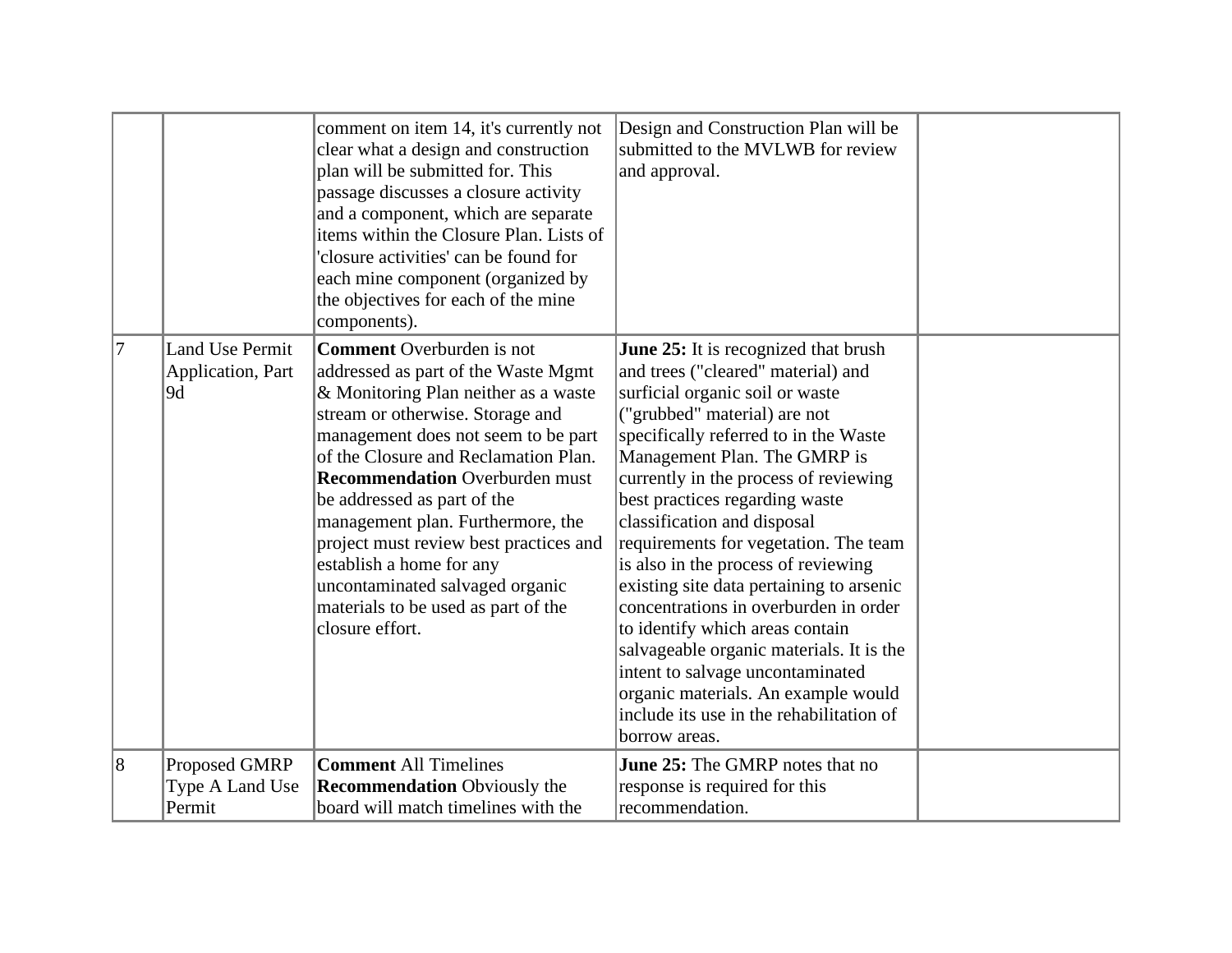|              |                                                | plans found in the water license (e.g.<br>We're not going to provide a<br>recommendation for each in this sheet<br>as well).                                                                                                                                                                                                                                                                                                                 |                                                                                                                                                                                                                                                                                                                       |  |
|--------------|------------------------------------------------|----------------------------------------------------------------------------------------------------------------------------------------------------------------------------------------------------------------------------------------------------------------------------------------------------------------------------------------------------------------------------------------------------------------------------------------------|-----------------------------------------------------------------------------------------------------------------------------------------------------------------------------------------------------------------------------------------------------------------------------------------------------------------------|--|
| $ 9\rangle$  | Proposed GMRP<br>Type A Land Use<br>Permit #6  | <b>Comment</b> Given the size and scope of<br>the project, the inspector should be<br>given notice and discretion any time<br>the activities under a design and<br>construction plan are initiated.<br><b>Recommendation</b> Adjust the<br>condition to "Prior to the<br>commencement of the land-use<br>operation and/or the initiation of<br>activities approved under a design and<br>construction plan $\tilde{A}\xi\hat{A}\xi\hat{A}$ " | <b>June 25:</b> The GMRP is of the opinion<br>that the condition as currently worded<br>does not restrict the Inspector from<br>having discretion to complete<br>inspections and recommends keeping<br>the standard condition.                                                                                        |  |
| 10           | Proposed GMRP<br>Type A Land Use<br>Permit #9  | <b>Comment</b> It is important that the<br>appropriate decision making power is<br>within Yellowknife. Ottawa is not 10<br>hours away.<br><b>Recommendation</b> The Board should<br>ensure that the person in charge of the<br>field operation is on site, with<br>sufficient decision making authority to<br>be able to respond to the inspector.                                                                                           | <b>June 25:</b> The GMRP will identify and<br>advise the Board and an Inspector of<br>the person(s) in charge of the field<br>operation as required in the Land Use<br>Permit.                                                                                                                                        |  |
| $ 11\rangle$ | Proposed GMRP<br>Type A Land Use<br>Permit #14 | <b>Comment Engineered Component is</b><br>capitalized but not defined.<br><b>Recommendation</b> The use of<br>'Component' is haphazard within the<br>closure documents. When possible, it<br>should be reserved to correspond to<br>Mine Components within a closure<br>plan. Suggest that 'Engineered                                                                                                                                       | June 25: An Engineered Component<br>was defined in the draft Water Licence<br>as any component, structure, or facility<br>related to Water Use or the deposit of<br>Waste that is designed by a<br>Professional Engineer; this includes all<br>facilities, earthworks, and any other<br>Closure Activity requiring an |  |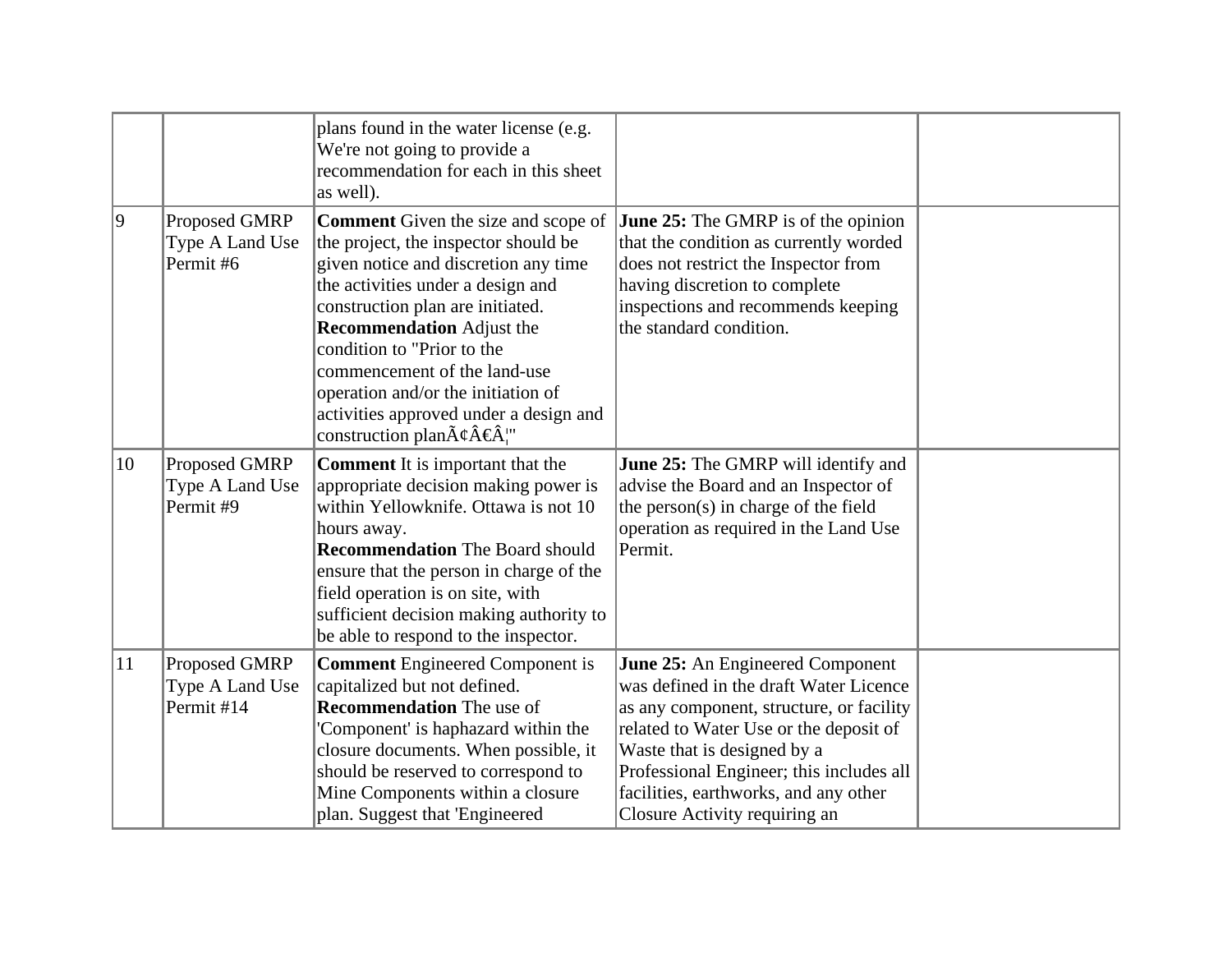|    |                                                    | Structure' be used in place of<br>'Engineered Component' and that a<br>definition of Engineered Structure be<br>included (if context and intent of the<br>condition are to be properly<br>understood)                                                                                                                                                                        | engineered design or specification. The<br>GMRP requests that this definition be<br>added to the Land Use Permit.                                                                                                                                                                                                                                                                                                                                                                                                                                                |  |
|----|----------------------------------------------------|------------------------------------------------------------------------------------------------------------------------------------------------------------------------------------------------------------------------------------------------------------------------------------------------------------------------------------------------------------------------------|------------------------------------------------------------------------------------------------------------------------------------------------------------------------------------------------------------------------------------------------------------------------------------------------------------------------------------------------------------------------------------------------------------------------------------------------------------------------------------------------------------------------------------------------------------------|--|
| 12 | Proposed GMRP<br>Type A Land Use<br>Permit #31, 32 | <b>Comment</b> Add definition for clean<br>water.<br><b>Recommendation</b> Clean water should<br>be water that has been treated, tested<br>and is ready for discharge. Other mine<br>water is of uncertain quality.                                                                                                                                                          | June 25: Clean water is not a term<br>used to describe water that will be<br>discharged. The GMRP does not feel<br>that this definition should be included.                                                                                                                                                                                                                                                                                                                                                                                                      |  |
| 13 | Proposed GMRP<br>Type A Land Use<br>Permit #41     | <b>Comment</b> Given that this project is<br>occurring within the City limits, the<br>level of concern and use is much<br>higher than at remote sites. Notice of<br>spills and upset conditions must be<br>provided to impacted communities.<br><b>Recommendation</b> Any spill, along<br>with detailed report following, must be<br>provide to the City, YKDFN and<br>NSMA. | June 25: Upon Water Licence<br>issuance, all spills at the Giant Mine<br>will be reported through GNWT's<br>online spill reporting and tracking tool<br>(as per the Giant Mine Spill<br>Contingency Plan that was submitted<br>to the MVLWB in April 2019). The<br>reporting and tracking tool includes a<br>searchable public interface that can be<br>referenced at any time to find up-to-<br>date information on spills reported at<br>Giant Mine. Spills at Giant Mine can<br>be found by searching 'Giant Mine' at:<br>https://www.enr.gov.nt.ca/en/spills |  |
| 14 | Proposed GMRP<br>Type A Land Use<br>Permit #48     | <b>Comment</b> Modify to include auditing<br>requirement to confirm waste stream<br>segregation.<br><b>Recommendation</b> New language "The<br>Permittee shall ensure all garbage,<br>waste, and debris is disposed of as                                                                                                                                                    | <b>June 25:</b> The GMRP is of the opinion<br>that the current wording achieves the<br>same intent of the new proposed<br>wording. Waste segregation and<br>tracking is an important aspect of the<br>project, which will be reflected in the                                                                                                                                                                                                                                                                                                                    |  |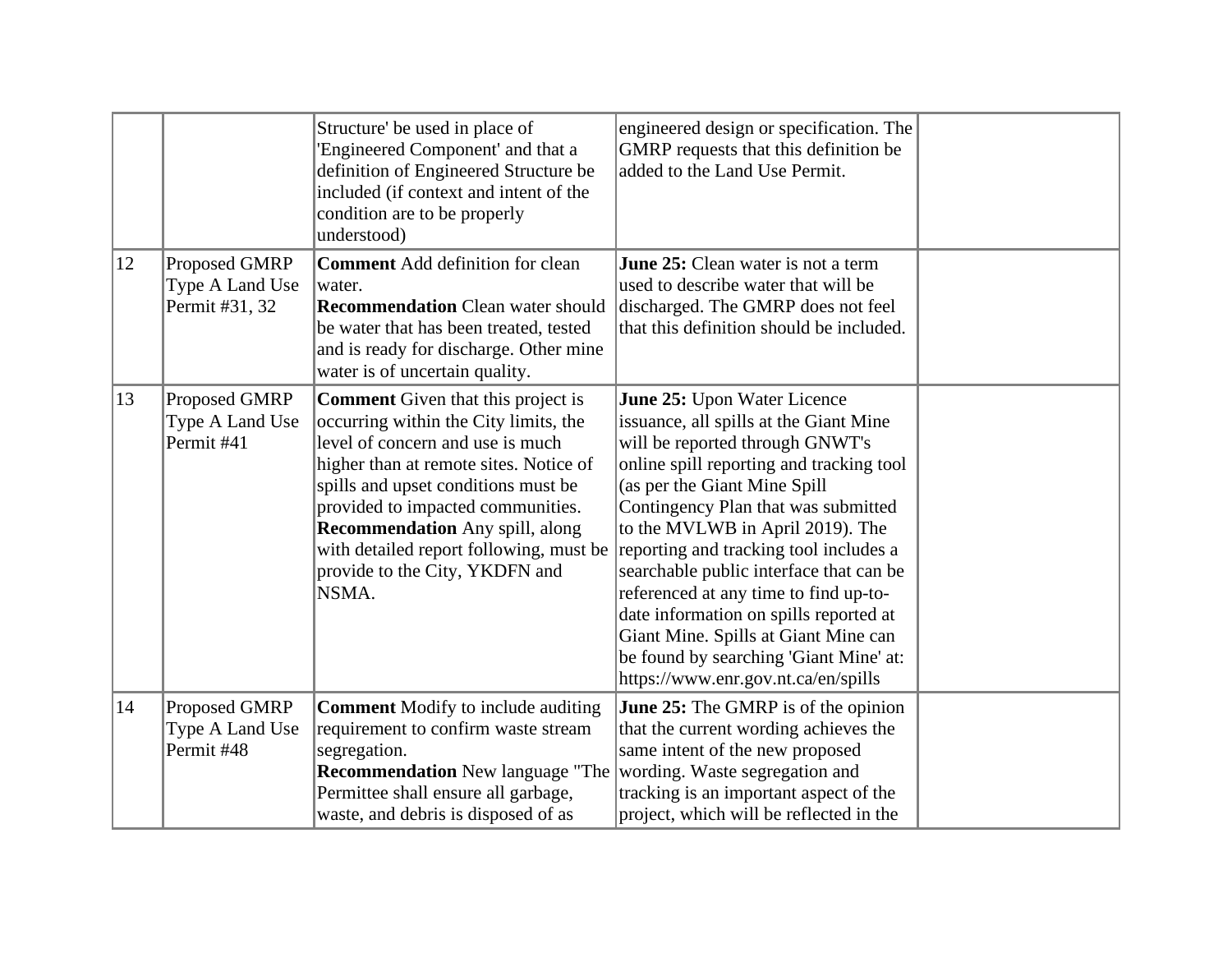|    |                                                                               | described in the approved Waste<br>Management and Monitoring<br>Plan $\tilde{A}\xi\hat{A}\xi\hat{A}$ "                                                                                                                                                                                                                                                                                                                                                                                                                                                                                                                                                                                                                                                                                  | <b>Waste Management and Monitoring</b><br>Plan.                                                                                                                                                                                                                 |                             |
|----|-------------------------------------------------------------------------------|-----------------------------------------------------------------------------------------------------------------------------------------------------------------------------------------------------------------------------------------------------------------------------------------------------------------------------------------------------------------------------------------------------------------------------------------------------------------------------------------------------------------------------------------------------------------------------------------------------------------------------------------------------------------------------------------------------------------------------------------------------------------------------------------|-----------------------------------------------------------------------------------------------------------------------------------------------------------------------------------------------------------------------------------------------------------------|-----------------------------|
|    | <b>General Public: Ian McCrea</b>                                             |                                                                                                                                                                                                                                                                                                                                                                                                                                                                                                                                                                                                                                                                                                                                                                                         |                                                                                                                                                                                                                                                                 |                             |
| ID | <b>Topic</b>                                                                  | <b>Reviewer</b><br><b>Comment/Recommendation</b>                                                                                                                                                                                                                                                                                                                                                                                                                                                                                                                                                                                                                                                                                                                                        | <b>Proponent Response</b>                                                                                                                                                                                                                                       | <b>Board Staff Response</b> |
| 1  | Launch, retrieval,<br>mast stepping and<br><b>Great Slave</b><br>Sailing Club | Comment We (Ian and Rita McCrea)<br>have been members of the Great Slave<br>unstepping of keel Sailing Club for over 20 years. We<br>sailboats facility at own a Hunter 32 sail boat which<br>weighs 12000 lbs, has a mast 52 feet in<br>height and requires over 5 feet of water<br>to float.A consequence of the Giant<br>Mine Remediation is the eviction of<br>the Great Slave Sailing Club (GSSC)<br>and its members from its location of<br>over 40 years near the 'Townsite'<br>portion of the former Giant Mine<br>development. The GSSC's application<br>for an expansion of the lease is being<br>ignored by the City. The application<br>was made to acquire more space for<br>the relocation of boats to accommodate<br>the remediation.<br><b>Recommendation See Below</b> | <b>June 25:</b> Please refer to the response<br>to General Public: Ian McCrea #2.                                                                                                                                                                               |                             |
| 2  | See Above                                                                     | <b>Comment</b> Launching, retrieving, mast<br>stepping and unstopping, and storage<br>of sail keel boats is more complex and<br>time consuming than for power boats<br>of similar size. A large flat stable area<br>close to 7 feet or more of water is<br>needed for a crane. To economically                                                                                                                                                                                                                                                                                                                                                                                                                                                                                          | June 25: In the 2007 Water Licence<br>application, the GMRP proposed<br>remediating the townsite and<br>associated areas to industrial soil<br>standards. During the Environmental<br>Assessment process, the City of<br>Yellowknife (the City), who leases the |                             |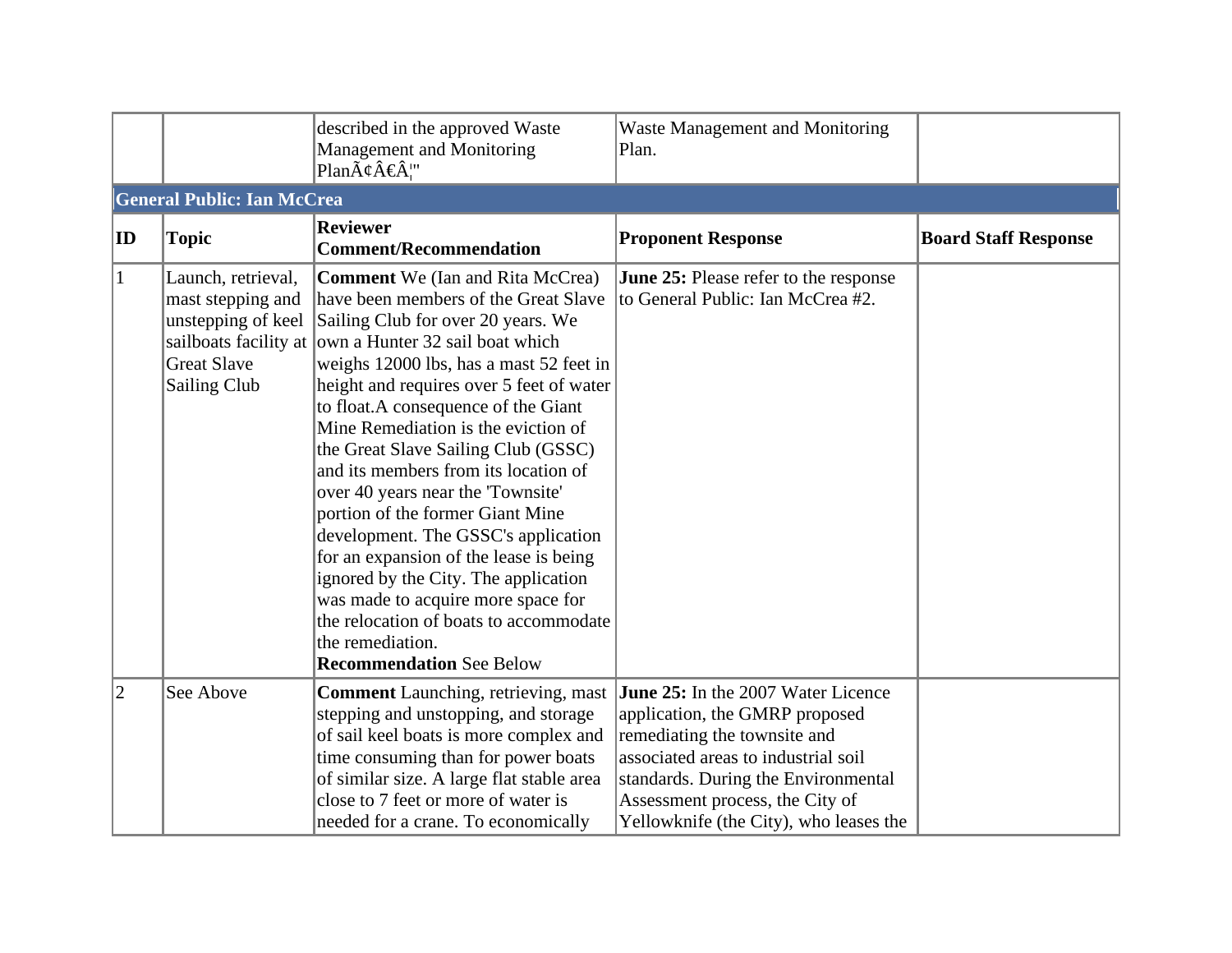|  | use the crane, waiting boats must be                                       | boat launch area from the GNWT,           |  |
|--|----------------------------------------------------------------------------|-------------------------------------------|--|
|  | marshalled in the close proximity to                                       | asserted that the townsite and shoreline  |  |
|  |                                                                            |                                           |  |
|  | the crane. Dry sailing - that is launching areas should be remediated more |                                           |  |
|  | and retrieving just before and after and                                   | stringently; that is, to residential      |  |
|  | excursion is not practical.                                                | standards for soils. This assertion was   |  |
|  | <b>Recommendation</b> The City and the                                     | again echoed during the GMRP's 18-        |  |
|  | GNWT withdraw their eviction of the                                        | month Surface Design Engagement           |  |
|  | GSSC and allow the modest expansion                                        | Process. The decision to remediate        |  |
|  | of property applied for by the Club to                                     | these areas to residential soil standards |  |
|  | facilitate a staged collaborative                                          | was made as a result of extensive         |  |
|  | approach to the remediation of the                                         | engagement with partners, affected        |  |
|  | sailing club property: and                                                 | parties, and interested members of the    |  |
|  |                                                                            | public at these engagement sessions.      |  |
|  |                                                                            | The GMRP has shared these Project         |  |
|  |                                                                            | decisions publicly on many occasions,     |  |
|  |                                                                            | including meetings with the City and      |  |
|  |                                                                            | Sailing Club, as identified in the        |  |
|  |                                                                            | Engagement Log. To achieve                |  |
|  |                                                                            | residential soil standards, the GMRP      |  |
|  |                                                                            | will need to complete more extensive      |  |
|  |                                                                            | work than proposed in the 2007            |  |
|  |                                                                            | closure and reclamation plan. This, in    |  |
|  |                                                                            | turn, means that access to these areas    |  |
|  |                                                                            | will be impacted more than originally     |  |
|  |                                                                            | proposed. The GMRP believes this          |  |
|  |                                                                            | short-term inconvenience will help        |  |
|  |                                                                            | make the area safer for the public and    |  |
|  |                                                                            | the environment for the long-term. The    |  |
|  |                                                                            | GMRP recognizes the stakeholder's         |  |
|  |                                                                            |                                           |  |
|  |                                                                            | desire for a staged approach to           |  |
|  |                                                                            | remediation in the area such that         |  |
|  |                                                                            | access to the area is maintained during   |  |
|  |                                                                            | active works. The GMRP has not            |  |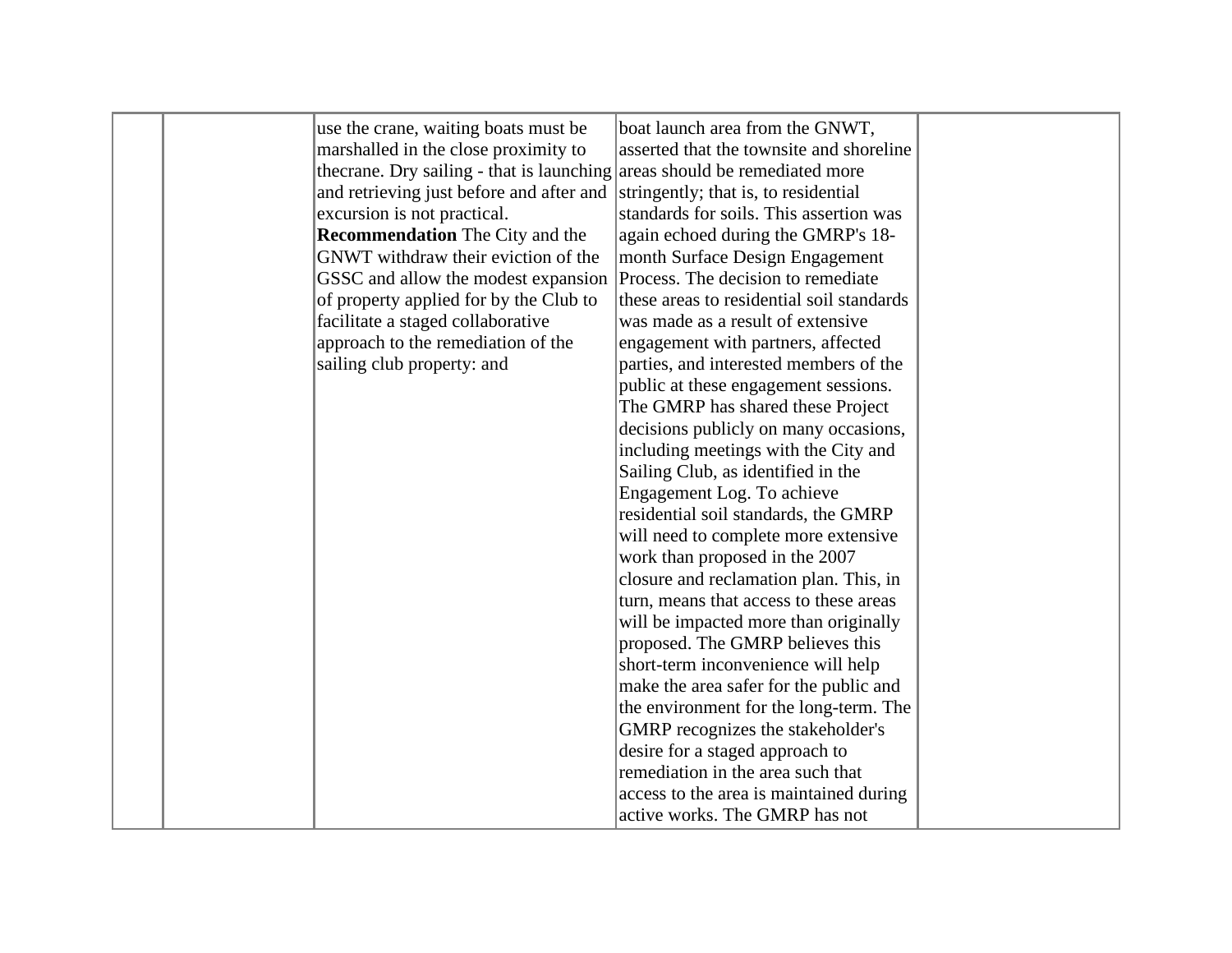|   |           |                                         | determined the feasibility of such an        |  |
|---|-----------|-----------------------------------------|----------------------------------------------|--|
|   |           |                                         | approach, as sufficient detail is not        |  |
|   |           |                                         | currently available. The GMRP will           |  |
|   |           |                                         | explore the possibility of staged            |  |
|   |           |                                         | solution during detailed design but          |  |
|   |           |                                         | notes that it is likely that at certain      |  |
|   |           |                                         | times no access will be permitted. The       |  |
|   |           |                                         | GMRP will continue to ensure there is        |  |
|   |           |                                         | as much lead time as possible to look        |  |
|   |           |                                         | at ways to minimize these impacts, as        |  |
|   |           |                                         | well as to give the sublease-holders         |  |
|   |           |                                         | time to plan alternatives for when land      |  |
|   |           |                                         | will not be accessible. The GMRP will        |  |
|   |           |                                         | continue to work to keep this                |  |
|   |           |                                         | inconvenience as short as possible;          |  |
|   |           |                                         | however, notes that the City is best         |  |
|   |           |                                         | positioned to help their sublease            |  |
|   |           |                                         | holders determine alternatives while         |  |
|   |           |                                         | the land is not accessible to the public     |  |
|   |           |                                         | in order to allow the areas to be            |  |
|   |           |                                         | remediated for residential soil              |  |
|   |           |                                         | standards to be met. As more design          |  |
|   |           |                                         | information becomes available, the           |  |
|   |           |                                         | GMRP will continue to meet with the          |  |
|   |           |                                         | City and the GNWT to determine what          |  |
|   |           |                                         | this means for the leased lands, as well     |  |
|   |           |                                         | as how to determine the appropriate          |  |
|   |           |                                         | avenues to address sublease holder           |  |
|   |           |                                         |                                              |  |
|   |           |                                         | concerns.                                    |  |
| 3 | See Above | <b>Comment</b> Until this summer we and | <b>June 25:</b> Please refer to the response |  |
|   |           | fellow club members understood that     | to General Public: Ian McCrea #2.            |  |
|   |           | the club operations would be            |                                              |  |
|   |           | interrupted by remediation to an        |                                              |  |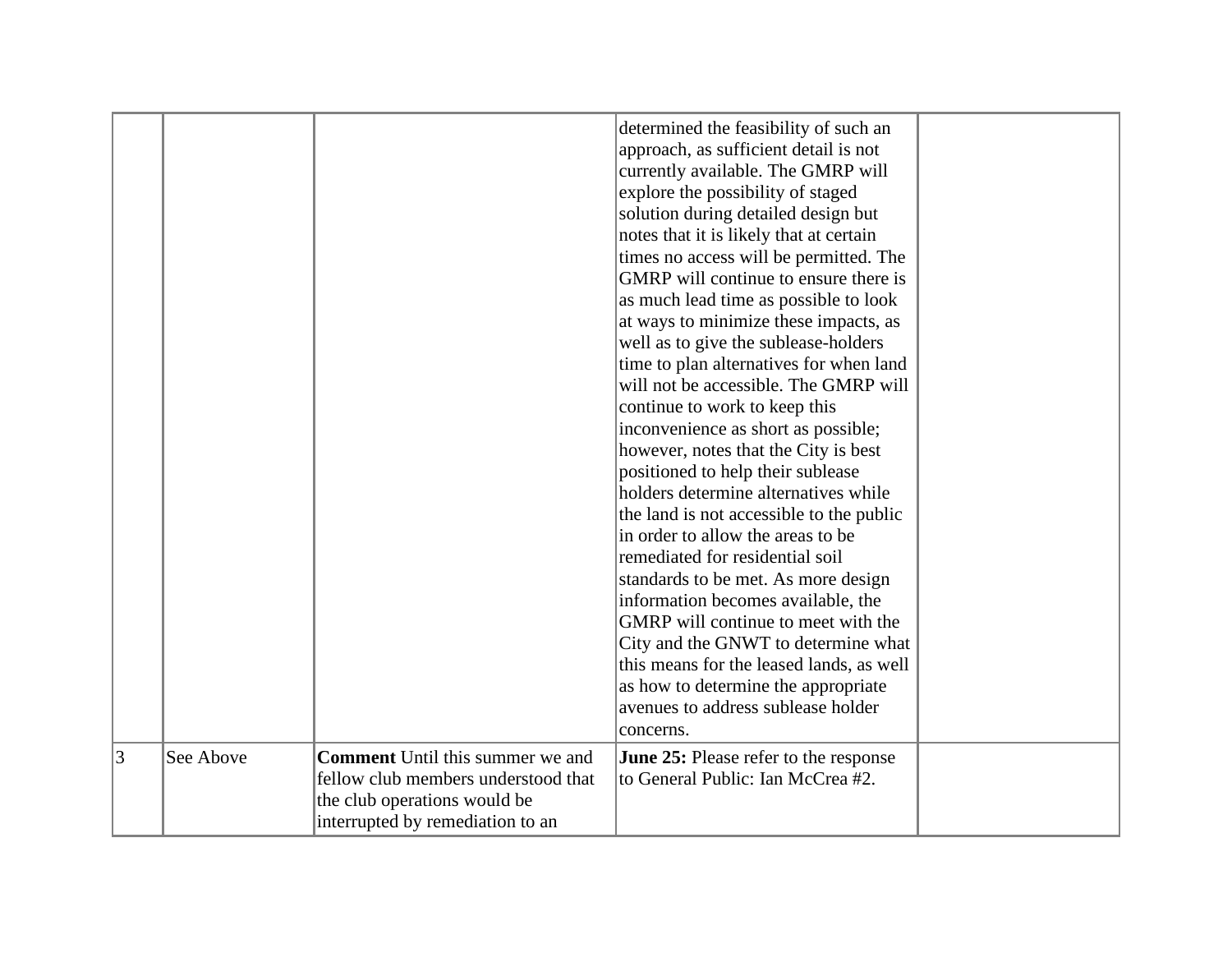|   |           | industrial standard. We understand this<br>would be achieved by capping the<br>questionable soil and that could be<br>accomplished in stages by remediating<br>half the property at a time thereby<br>allowing the club and its members to<br>occupy the other half. The remediation<br>could have been achieved in a year and<br>should not have resulted in the eviction<br>of the club. That suddenly changed in<br>the July 2018 remediation plan.<br><b>Recommendation</b> The City and the<br>GNWT withdraw their eviction of the<br>GSSC and allow the modest expansion<br>of property applied for by the Club to<br>facilitate a staged collaborative<br>approach to the remediation of the<br>sailing club property: and |                                                                                             |  |
|---|-----------|-----------------------------------------------------------------------------------------------------------------------------------------------------------------------------------------------------------------------------------------------------------------------------------------------------------------------------------------------------------------------------------------------------------------------------------------------------------------------------------------------------------------------------------------------------------------------------------------------------------------------------------------------------------------------------------------------------------------------------------|---------------------------------------------------------------------------------------------|--|
| 4 | See Above | <b>Comment</b> Until this summer we and<br>fellow club members understood that<br>the club operations would be<br>interrupted by remediation to an<br>industrial standard. We understand this<br>would be achieved by capping the<br>questionable soil and that could be<br>accomplished in stages by remediating<br>half the property at a time thereby<br>allowing the club and its members to<br>occupy the other half. The remediation<br>could have been achieved in a year and<br>should not have resulted in the eviction<br>of the club. That suddenly changed in                                                                                                                                                         | <b>June 25:</b> Please refer to the responses<br>to General Public: Ian McCrea #2 and<br>#9 |  |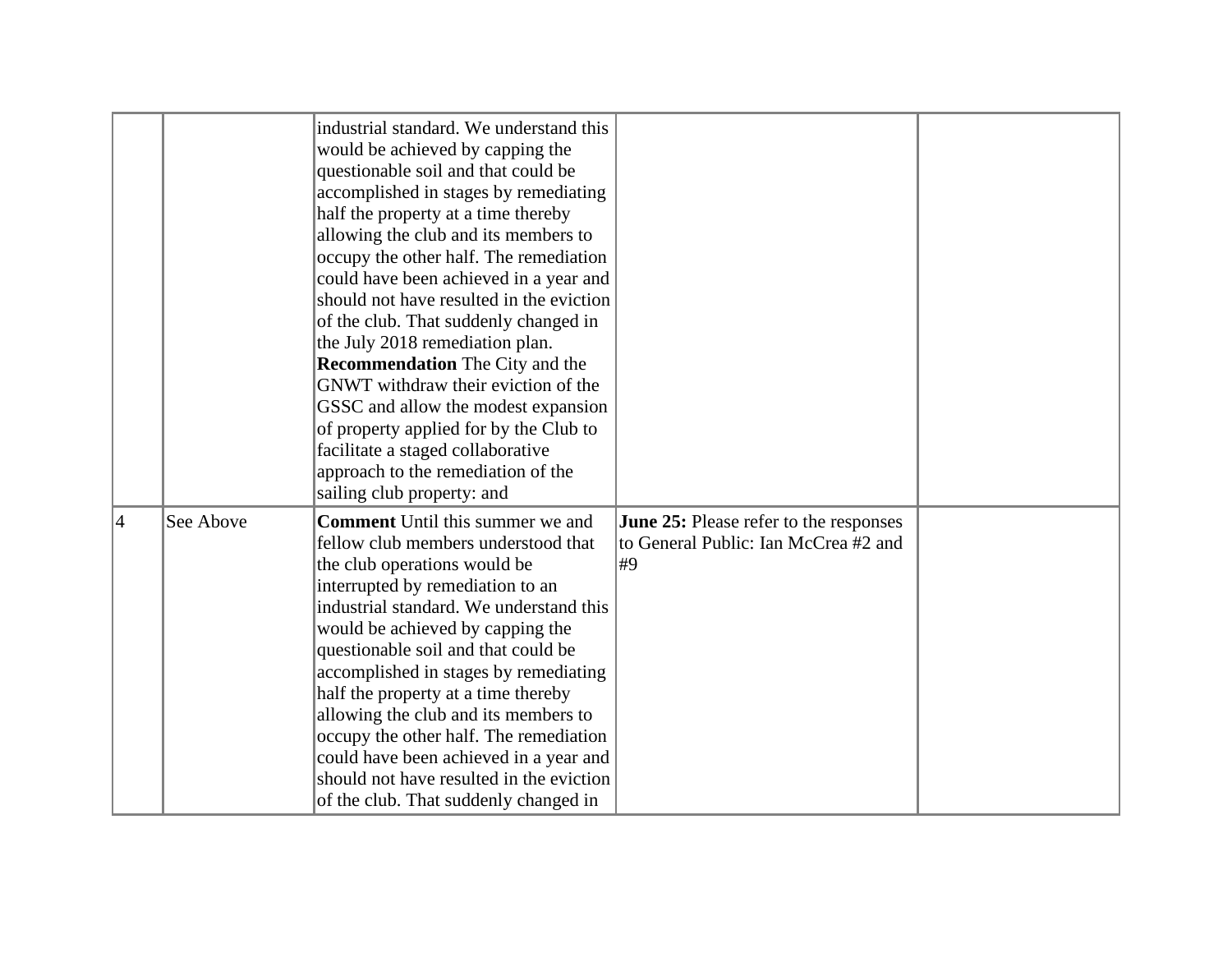|           |           | the July 2018 remediation plan.<br><b>Recommendation See Below</b>                                                                                                                                                                                                                                                                                                                                                                                                                                                                                                                                                                                                                                                                                                                                                                                                                                                                                                                                     |                                                                                      |  |
|-----------|-----------|--------------------------------------------------------------------------------------------------------------------------------------------------------------------------------------------------------------------------------------------------------------------------------------------------------------------------------------------------------------------------------------------------------------------------------------------------------------------------------------------------------------------------------------------------------------------------------------------------------------------------------------------------------------------------------------------------------------------------------------------------------------------------------------------------------------------------------------------------------------------------------------------------------------------------------------------------------------------------------------------------------|--------------------------------------------------------------------------------------|--|
| $\vert$ 5 | See Above | <b>Comment</b> The McCrea family<br>supports the idea of remediating this<br>contaminated site. We feel that the<br><b>Giant Mine Remediation Committee</b><br>should work with the GSSC and its<br>members to plan a staged remediation<br>of the property (with retention or<br>restoration of the necessary wharf)<br>which will enable the club to continue<br>to occupy its property, or an increased<br>area of the same property. We<br>recommend that such a collaborative<br>staged plan would enable the GNWT<br>and City to withdraw its eviction order<br>and allow the club and its boats to<br>remain on the property. We understand<br>this will result in interruption to the<br>club operations however, we can<br>recover from an interruption of one<br>season. That translates into 18 months<br>for remediation activities.<br><b>Recommendation</b> as soon as possible,<br>the Giant Mine Remediation<br>Committee work with the GSSC to<br>develop and execute a collaborative | June 25: Please refer to the responses<br>to General Public: Ian McCrea #2 and<br>#9 |  |
|           |           | staged remediation which would allow<br>the club to continue to occupy the<br>property and wharf with the minimum                                                                                                                                                                                                                                                                                                                                                                                                                                                                                                                                                                                                                                                                                                                                                                                                                                                                                      |                                                                                      |  |
|           |           | interruption in sailing operations                                                                                                                                                                                                                                                                                                                                                                                                                                                                                                                                                                                                                                                                                                                                                                                                                                                                                                                                                                     |                                                                                      |  |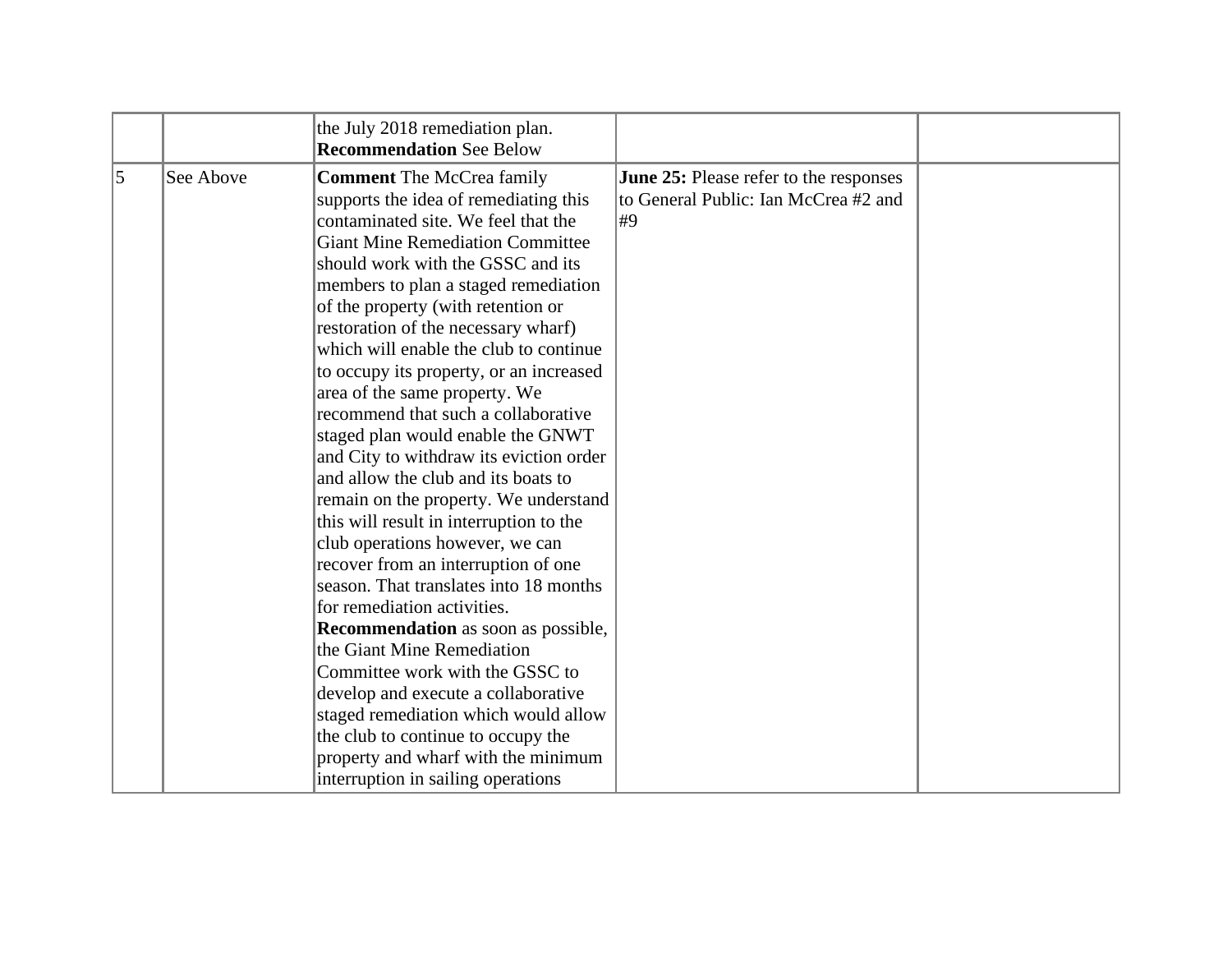| 6  | Impact of<br><b>Remediation Plan</b><br>on the ability of<br>sail boats | <b>Comment</b> Two alternative locations<br>under consideration by the City for a<br>marina/boat launch, do not appear to<br>owners to sell their be appropriate for safe, economical<br>lifting in/out and mast stepping for<br>medium sized and large sailboats.<br>Given the steep approaches, limited<br>marshalling room, and no apparent<br>boat storage area; if the launching of<br>medium to large sized sail boats is<br>possible the cost, in our case may be<br>ten times or more of the current cost.<br>We can provide estimates based upon<br>actual costs. We do not know if this is<br>the forum for detailed financial<br>calculations. This may make sailing<br>unaffordable for people on modest<br>incomes such as ourselves.<br><b>Recommendation See Below</b> | <b>June 25:</b> Please refer to the responses<br>to General Public: Ian McCrea #2 and<br>#9 |  |
|----|-------------------------------------------------------------------------|---------------------------------------------------------------------------------------------------------------------------------------------------------------------------------------------------------------------------------------------------------------------------------------------------------------------------------------------------------------------------------------------------------------------------------------------------------------------------------------------------------------------------------------------------------------------------------------------------------------------------------------------------------------------------------------------------------------------------------------------------------------------------------------|---------------------------------------------------------------------------------------------|--|
| 17 | See Above                                                               | <b>Comment</b> Some of our fellow club<br>members' boats are not mobile at all<br>and are in a worse situation than us<br><b>Recommendation See Below</b>                                                                                                                                                                                                                                                                                                                                                                                                                                                                                                                                                                                                                             | June 25: Please refer to the responses<br>to General Public: Ian McCrea #2 and<br>#9        |  |
| 8  | See Above                                                               | <b>Comment</b> The uncertainty generated<br>by this sudden change of plan (with no<br>consultation with tenants) has made the $\#9$<br>larger sailboats unsaleable. Prospective<br>purchasors will not likely take a<br>chance at any price on purchasing a<br>larger keel boat with no sense of if and<br>where it could be launched, retrieved<br>or if that can be achieved at an                                                                                                                                                                                                                                                                                                                                                                                                  | <b>June 25:</b> Please refer to the responses<br>to General Public: Ian McCrea #2 and       |  |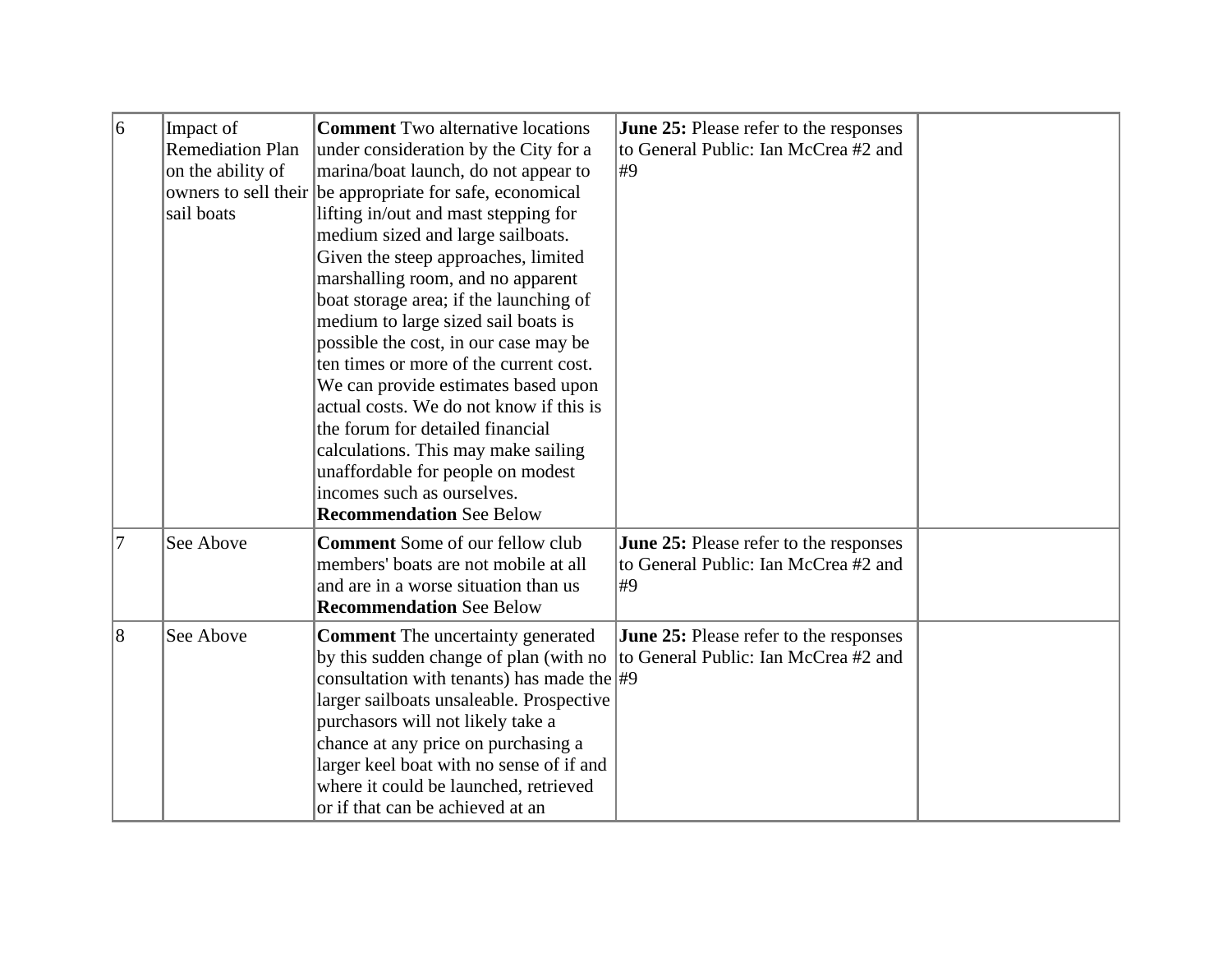|              |                                                       | affordable rate. Sale of sailboats<br>sometimes takes considerable time.<br>The current circumstances makes the<br>sale of larger sailboats impossible at<br>any price<br><b>Recommendation See Below</b>                                                                                                                                                                                                                                                                                             |                                                                                                                                                                                                                                                                                     |                             |
|--------------|-------------------------------------------------------|-------------------------------------------------------------------------------------------------------------------------------------------------------------------------------------------------------------------------------------------------------------------------------------------------------------------------------------------------------------------------------------------------------------------------------------------------------------------------------------------------------|-------------------------------------------------------------------------------------------------------------------------------------------------------------------------------------------------------------------------------------------------------------------------------------|-----------------------------|
| $ 9\rangle$  | See Above                                             | <b>Comment</b> A significant increase in the <b>June 25:</b> The change in remediation to<br>operating cost of our boat will make<br>sailing unaffordable for us. But the<br>current plan traps us by removing the<br>option to sell our boat<br><b>Recommendation</b> That the Giant<br>Mine Remediation Project either<br>purchase the boats of those sailors<br>affected or otherwise compensate them McCrea #2.<br>for loss of use and reduced resale value<br>and disposal costs.                | residential soil standards will improve<br>the long-term condition of the area. We<br>encourage the Great Slave Sailing Club<br>to contact the GMRP if they intend to<br>submit a compensation claim. For<br>further details please refer to the<br>response to General Public: Ian |                             |
|              | <b>GNWT - ECE: Naomi Smethurst</b>                    |                                                                                                                                                                                                                                                                                                                                                                                                                                                                                                       |                                                                                                                                                                                                                                                                                     |                             |
| ID           | <b>Topic</b>                                          | <b>Reviewer</b><br><b>Comment/Recommendation</b>                                                                                                                                                                                                                                                                                                                                                                                                                                                      | <b>Proponent Response</b>                                                                                                                                                                                                                                                           | <b>Board Staff Response</b> |
| $\mathbf{1}$ | of Historical,<br>Archaeological,<br>and Burial Sites | $26(1)(j)$ Protection Comment The final report for the AIA June 25: The GMRP supports the<br>of proposed project footprint has been<br>submitted to the Culture and Heritage<br>Division and is currently under review.<br>Further AIA work may be required in<br>advance of ground disturbing<br>activities.  The results and<br>recommendations of the AIA study,<br>outlined in Section 3.2.4 of the LUP<br>Application, are under revision.<br><b>Recommendation Retain the AIA</b><br>Condition. | inclusion of the AIA condition.                                                                                                                                                                                                                                                     |                             |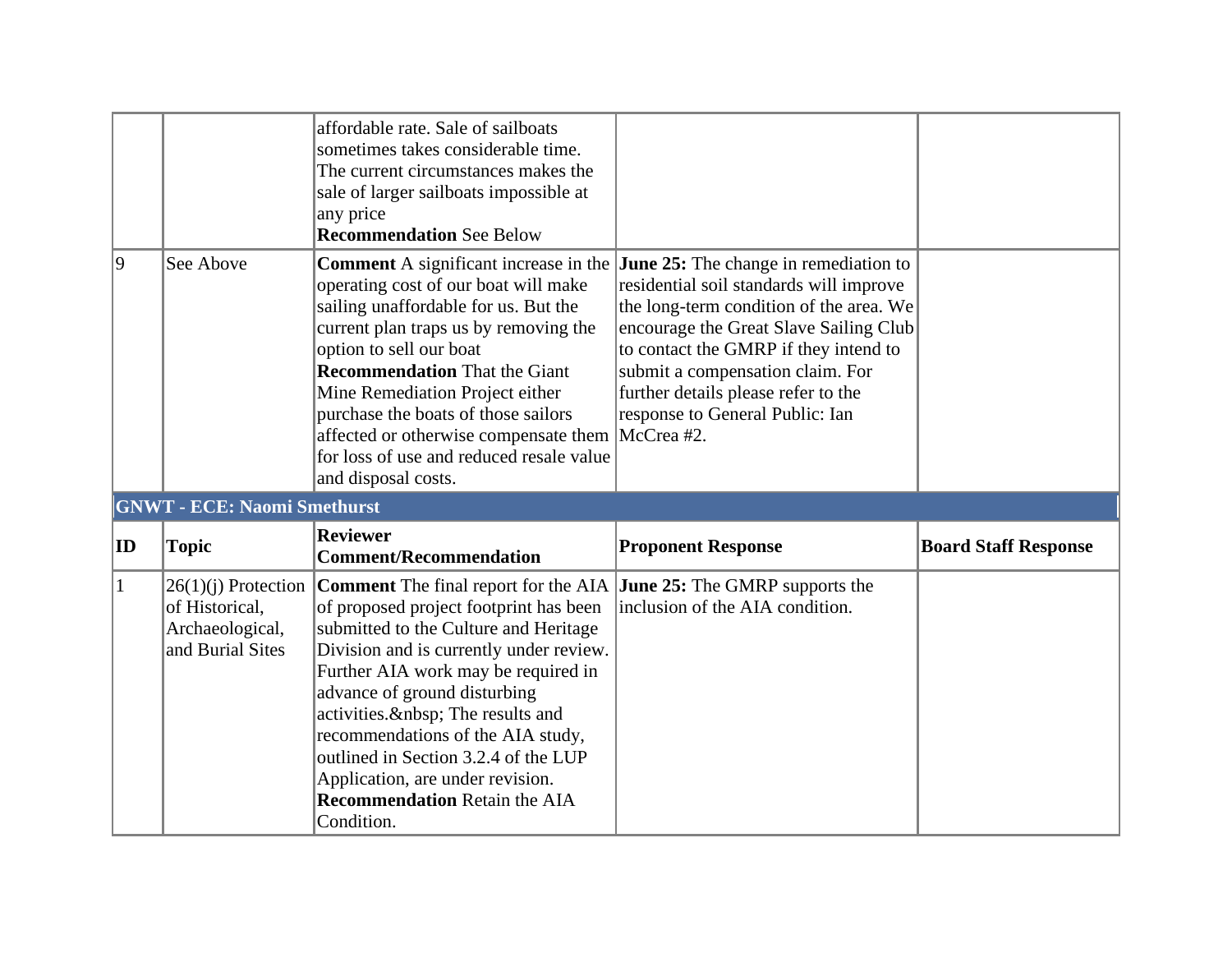| <b>INAC - NWT Inspectors: Tim Morton</b> |                                                                      |                                                                                                                                                                                                                                                                                                             |                                                                                                                                                                                                                                                                                             |                             |  |
|------------------------------------------|----------------------------------------------------------------------|-------------------------------------------------------------------------------------------------------------------------------------------------------------------------------------------------------------------------------------------------------------------------------------------------------------|---------------------------------------------------------------------------------------------------------------------------------------------------------------------------------------------------------------------------------------------------------------------------------------------|-----------------------------|--|
| ID                                       | <b>Topic</b>                                                         | <b>Reviewer</b><br><b>Comment/Recommendation</b>                                                                                                                                                                                                                                                            | <b>Proponent Response</b>                                                                                                                                                                                                                                                                   | <b>Board Staff Response</b> |  |
| $\vert$ 1                                | Scope of Permit -<br>#1                                              | <b>Comment Quarrying activity is not</b><br>listed within the scope of the permit<br>however it is listed within the<br>application.<br><b>Recommendation</b> Ensure that<br>quarrying is added to the scope to<br>avoid the need to amend the permit or<br>have unnecessary constraints on the<br>project. | <b>June 25:</b> Quarrying is intended as part<br>of the project at select locations within<br>the site. Quarrying permits will be<br>obtained as noted in section 5 of the<br>Land Use Permit Application Form.<br>The GMRP agrees with the<br>recommended addition to the Permit<br>scope. |                             |  |
| $ 2\rangle$                              | Draft Land Use<br>Permit â€<br>Condition #6                          | <b>Comment</b> The Inspector wants to<br>ensure that this condition remains in<br>the permit.  Inspections will take and will coordinate with the Inspector.<br>place at the discretion of the<br>Inspector.<br><b>Recommendation</b> Ensure that this<br>condition remains in the permit.                  | <b>June 25:</b> The GMRP agrees that this<br>condition should remain in the Permit                                                                                                                                                                                                          |                             |  |
| $\vert 3 \vert$                          | Draft Land Use<br>Permit â€<br>Condition #8                          | <b>Comment</b> Contact information should<br>be (867) 669-2442.<br><b>Recommendation</b> Add the above<br>contact information to all permits and<br>management plans.                                                                                                                                       | <b>June 25:</b> The GMRP commits to<br>ensuring that the Inspectors' contact<br>information provided is included in all<br>future management plan submissions.                                                                                                                              |                             |  |
| $\vert 4 \vert$                          | Draft Land Use<br>Permit â€ <sup>"</sup><br>Conditions #31 to<br>#34 | <b>Comment</b> The scope does not have<br>construction of winter roads identified<br>so these conditions are<br>unnecessary.  Further detail into<br>the need for these conditions will be<br>required if they remain in the permit.<br><b>Recommendation</b> See above.                                    | <b>June 25:</b> The GMRP acknowledges<br>that construction of winter roads may<br>be necessary as described in the<br>existing Land Use Permit (LUP)<br>MV2016S0016 and it is requested that<br>it be considered as part of the scope of<br>the new Permit. In particular, under-ice        |                             |  |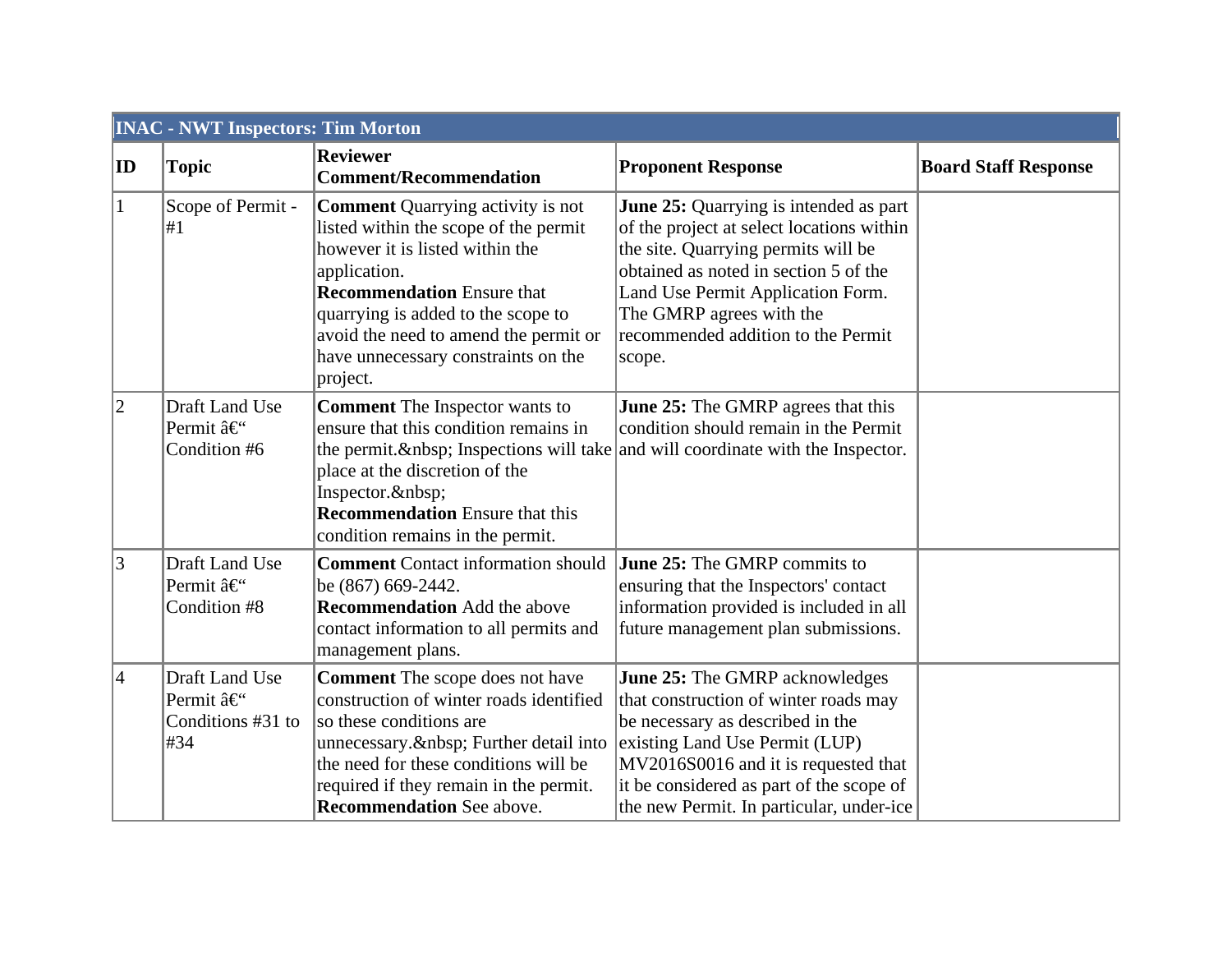|                |                                                                      |                                                                                                                                                                                                                                                                                                                                                | drilling on Baker Pond and<br>Yellowknife Bay, temporary access<br>trail on Yellowknife Bay and removal<br>of potential ice dams on Baker Creek<br>are requested to be transferred to the<br>scope of the new LUP. The GMRP<br>considers conditions 31-34 to be<br>appropriate for the new Permit. |  |
|----------------|----------------------------------------------------------------------|------------------------------------------------------------------------------------------------------------------------------------------------------------------------------------------------------------------------------------------------------------------------------------------------------------------------------------------------|----------------------------------------------------------------------------------------------------------------------------------------------------------------------------------------------------------------------------------------------------------------------------------------------------|--|
| $\overline{5}$ | Draft Land Use<br>Permit â€ <sup>o</sup><br>Condition to be<br>added | <b>Comment</b> Add the standard condition<br>of " The Permittee shall not cut<br>any stream bank, unless otherwise<br>authorized by the Inspector".<br><b>Recommendation</b> This will minimize<br>potential affects to the nearby<br>waterbodies.                                                                                             | <b>June 25:</b> The GMRP supports the<br>inclusion of the proposed condition.                                                                                                                                                                                                                      |  |
| 6              | Draft Land Use<br>Permit â€<br>Condition #36                         | <b>Comment</b> The Inspector agrees with<br>the proposed modifications<br><b>Recommendation</b> The Inspector<br>agrees with the proposed modifications                                                                                                                                                                                        | June 25: The GMRP supports the<br>Inspector's recommendation.                                                                                                                                                                                                                                      |  |
| 17             | Draft Land Use<br>Permit â€<br>Condition to be<br>added              | <b>Comment</b> Add the standard condition<br>" The Permittee shall seal all<br>outlets of Fuel Storage Containers and<br>store the containers on their sides with<br>the outlets located at 3 and 9<br>o'clock, except for containers<br>currently in use"<br><b>Recommendation</b> This will help avoid<br>spills from and fuel drums onsite. | <b>June 25:</b> The GMRP team supports<br>the inclusion of the proposed<br>condition.                                                                                                                                                                                                              |  |
| $\overline{8}$ | Draft Land Use<br>Permit â€<br>Condition to be<br>added              | <b>Comment</b> Add the standard condition<br>" Prior to the expiry date of the<br>permit, the Permittee shall<br>progressively dispose of all brush and                                                                                                                                                                                        | <b>June 25:</b> The GMRP team supports<br>the inclusion of the proposed<br>condition.                                                                                                                                                                                                              |  |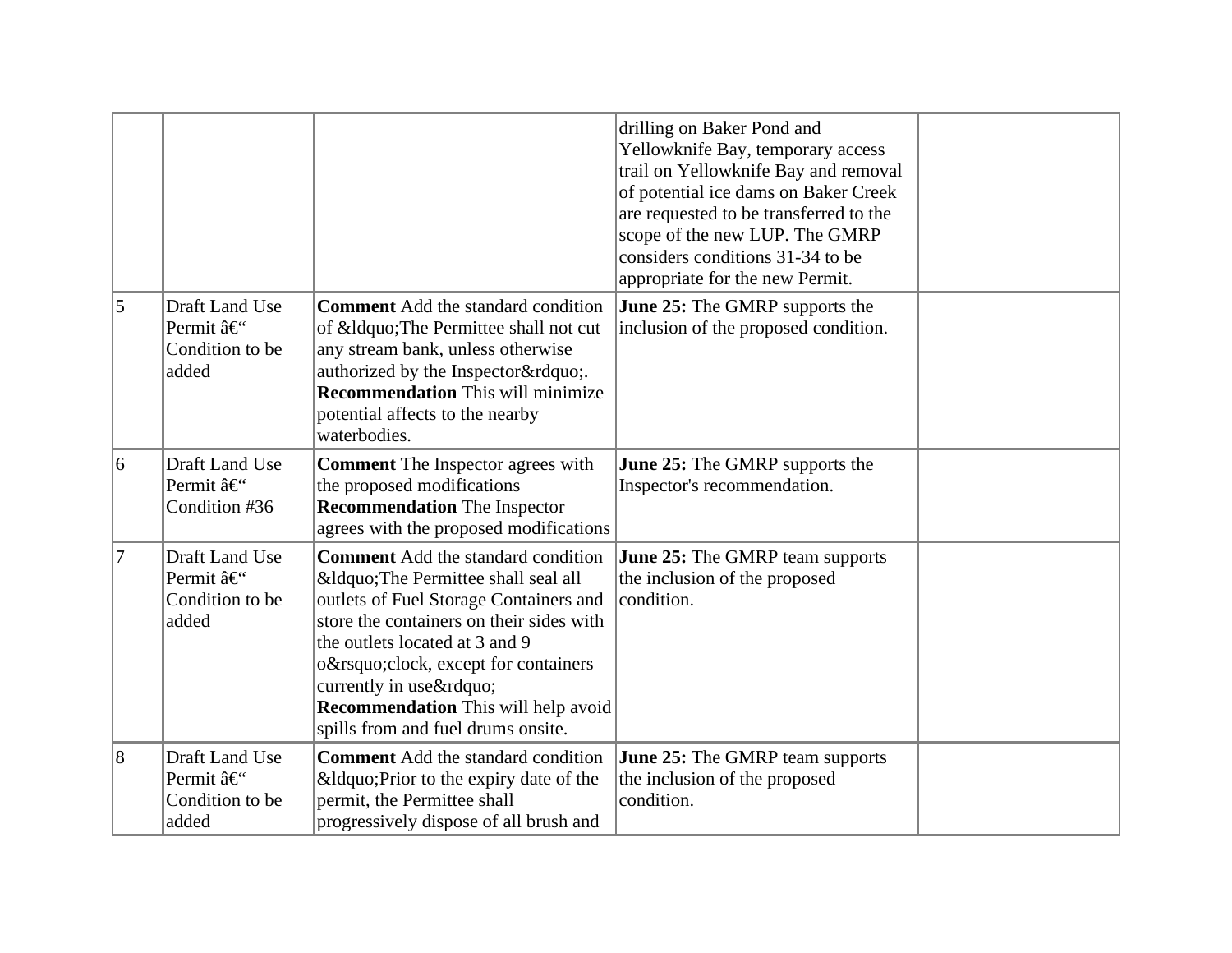|                                                                                                                                                                                                                                                     | <b>INAC - Yellowknife: Dinah Elliott</b> | trees and shall complete all brush<br>disposal"<br><b>Recommendation</b> This condition is<br>standard when working in areas that<br>have not been previously<br>disturbed.                                                                                                                                                                                                                                                                                                                                                                                                                                                                                                |                                                                                                                                                                                                                                                     |                                                                                                                                                                                                           |  |  |
|-----------------------------------------------------------------------------------------------------------------------------------------------------------------------------------------------------------------------------------------------------|------------------------------------------|----------------------------------------------------------------------------------------------------------------------------------------------------------------------------------------------------------------------------------------------------------------------------------------------------------------------------------------------------------------------------------------------------------------------------------------------------------------------------------------------------------------------------------------------------------------------------------------------------------------------------------------------------------------------------|-----------------------------------------------------------------------------------------------------------------------------------------------------------------------------------------------------------------------------------------------------|-----------------------------------------------------------------------------------------------------------------------------------------------------------------------------------------------------------|--|--|
| $ {\bf ID} $                                                                                                                                                                                                                                        | <b>Topic</b>                             | <b>Reviewer</b><br><b>Comment/Recommendation</b>                                                                                                                                                                                                                                                                                                                                                                                                                                                                                                                                                                                                                           | <b>Proponent Response</b>                                                                                                                                                                                                                           | <b>Board Staff Response</b>                                                                                                                                                                               |  |  |
| $\mathbf{1}$                                                                                                                                                                                                                                        | <b>Draft Conditions</b>                  | Comment <table <br="" border="0">cellpadding="0" cellspacing="0"<br/>style="width:295pt"&gt; <tbody><tr><br/><td style="height:60.0pt;&lt;br&gt;width:295pt">The proposed definition<br/>of watercourse is - a natural body of<br/>flowing or standing water or an area<br/>occupied by water during part of the<br/>year, and includes streams, springs,<br/>swamps and gulches but does not<br/>include groundwater.</td></tr><br/></tbody></table><br><b>Recommendation</b> It is recommended<br>to included natural watercourses as<br>modified historically and as a result of<br>the remediation (i.e. Baker Creek) to<br>ensure these watercourses are<br>included. | The proposed definition<br>of watercourse is - a natural body of<br>flowing or standing water or an area<br>occupied by water during part of the<br>year, and includes streams, springs,<br>swamps and gulches but does not<br>include groundwater. | <b>June 25:</b> The GMRP considers the<br>current definition to be adequate;<br>however, the GMRP would accept the<br>addition of Baker Creek specifically to<br>the definition of a natural watercourse. |  |  |
| The proposed definition<br>of watercourse is - a natural body of<br>flowing or standing water or an area<br>occupied by water during part of the<br>year, and includes streams, springs,<br>swamps and gulches but does not<br>include groundwater. |                                          |                                                                                                                                                                                                                                                                                                                                                                                                                                                                                                                                                                                                                                                                            |                                                                                                                                                                                                                                                     |                                                                                                                                                                                                           |  |  |
|                                                                                                                                                                                                                                                     | <b>MVLWB: Shannon Allerston</b>          |                                                                                                                                                                                                                                                                                                                                                                                                                                                                                                                                                                                                                                                                            |                                                                                                                                                                                                                                                     |                                                                                                                                                                                                           |  |  |
| $ {\rm ID} $                                                                                                                                                                                                                                        | <b>Topic</b>                             | <b>Reviewer</b><br><b>Comment/Recommendation</b>                                                                                                                                                                                                                                                                                                                                                                                                                                                                                                                                                                                                                           | <b>Proponent Response</b>                                                                                                                                                                                                                           | <b>Board Staff Response</b>                                                                                                                                                                               |  |  |